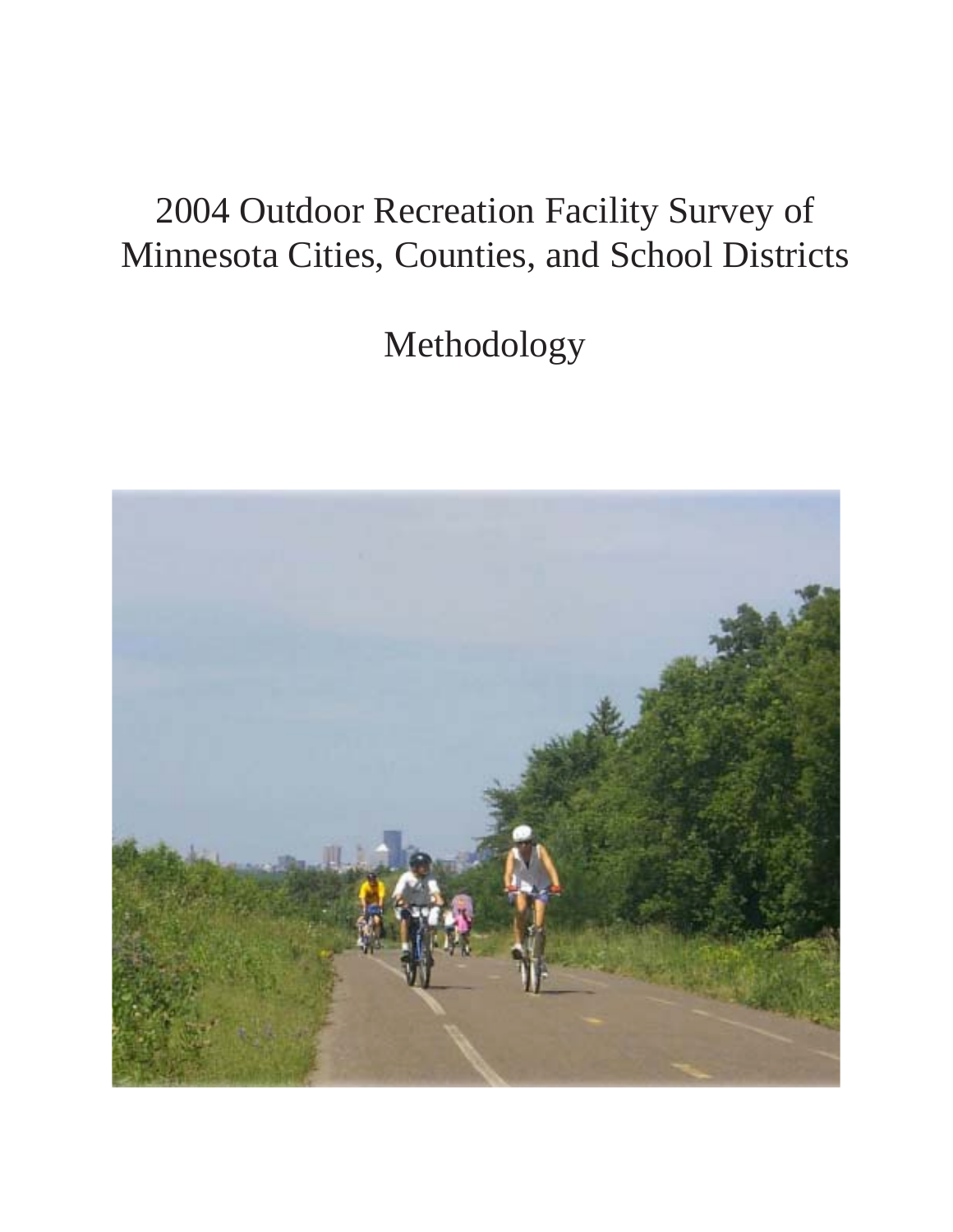# 2004 Outdoor Recreation Facility Survey of Minnesota Cities, Counties, and School Districts

# Methodology





The 2004 Outdoor Recreation Facility Survey of Minnesota Cities, Counties, and School Districts was funded by the Legislative Commission on Minnesota Resources with an allocation of Land and Water Conservation Funds

Report prepared by:

Ron Sushak

Office of Management and Budget Services Minnesota Department of Natural Resources

March 2005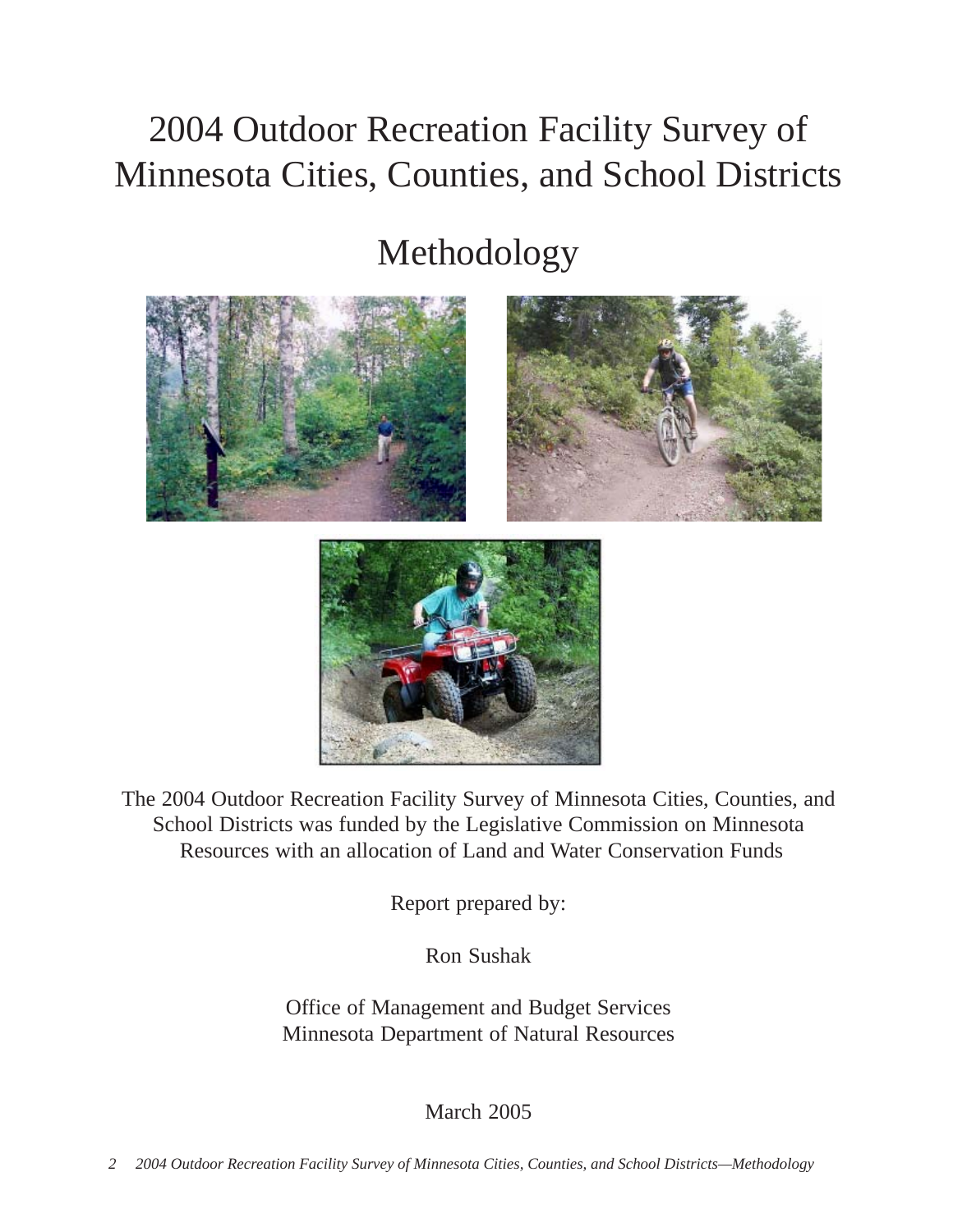## Contents

| Topic | Page |
|-------|------|
|       |      |
|       |      |
|       |      |
|       |      |
|       |      |
|       |      |
|       |      |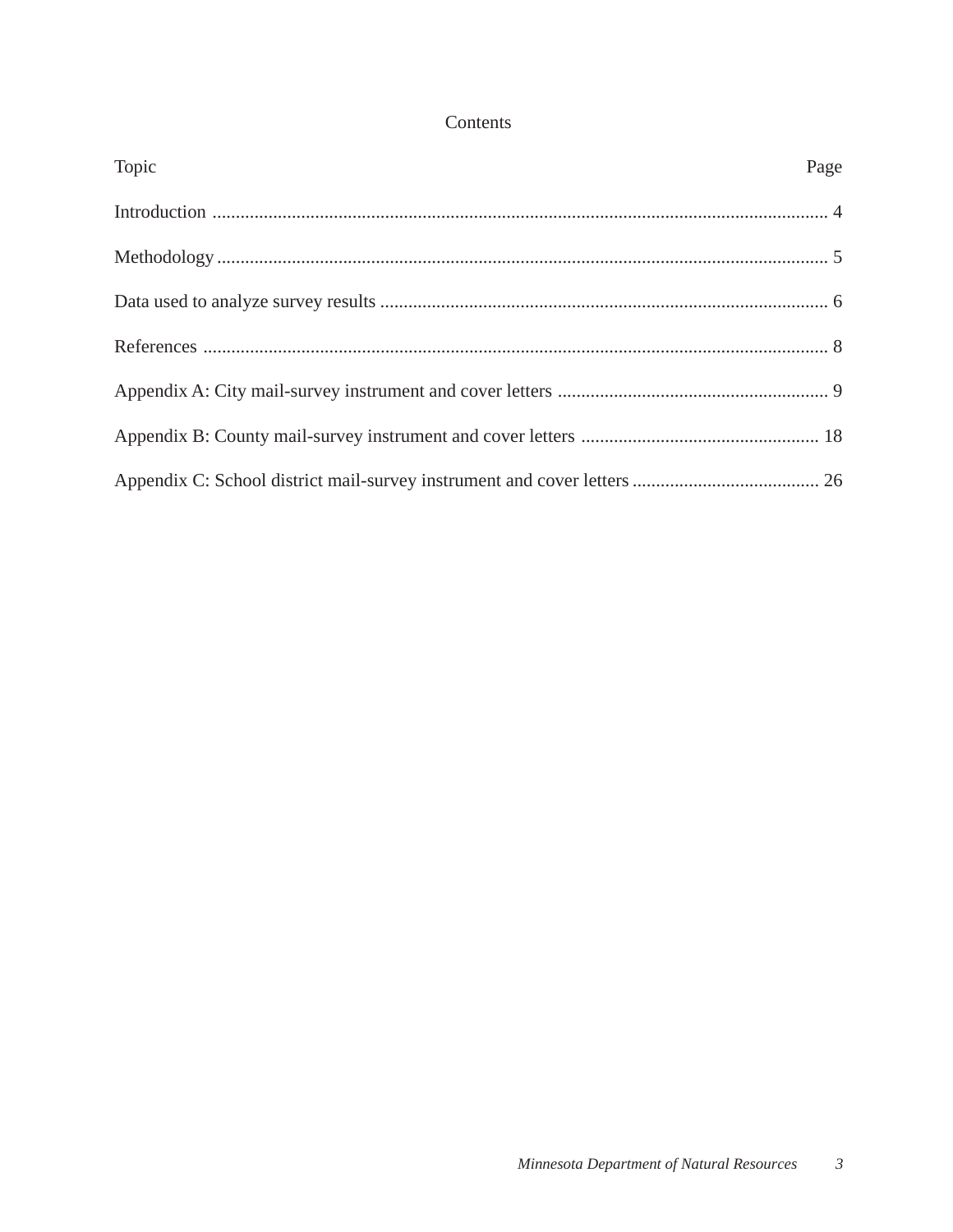#### INTRODUCTION

The most recent State Comprehensive Outdoor Recreation Plan identified the need to better understand the changing nature of outdoor recreation in Minnesota (Reference 1). To meet this need, three efforts are underway, and one is planned for future funding. The first effort is the collection of primary information on the outdoor recreation patterns of adult Minnesotans (Reference 2). The second effort is an analysis of existing information sources to delineate recent trends in recreation participation (e.g., trends in fishing licenses, watercraft registration, and park attendance). One report—on wildlife-related recreation (fishing, hunting, wildlife observation) and recreational boating—has been completed (Reference 3) and others are planned. The third effort—which is the topic of this document—is to determine the recreation facility needs of cities, counties, and school districts in the state from providers of those facilities. The fourth effort—which is planned for future funding—is to determine the recreation facility and program needs of the general Minnesota population directly from that population.

Results from the data for the third effort are in two reports: 2004 Outdoor Recreation Facility Survey of Minnesota Cities, Counties, and School Districts, Part 1: Facility Adequacy; and 2004 Outdoor Recreation Facility Survey of Minnesota Cities, Counties, and School Districts, Part 2: Management Concerns of Local Government Providers.

Funding for all these efforts is from the Land and Water Conservation Fund, as allocated by the Legislative Commission on Minnesota Resources.

The scoping and planning of these four efforts was done by a work team, which continues to meet on an ad hoc basis as the efforts progress:

Current members:

Dorian Grilley, Parks & Trails Council of Minnesota Tim Kelly, Minnesota Department of Natural Resources Emmett Mullin, Minnesota Department of Natural Resources Jon Nauman, Three Rivers Park District Wayne Sames, Minnesota Department of Natural Resources Ron Sushak, Minnesota Department of Natural Resources Jonathan Vlaming, Metropolitan Council

Past members: John Schneider, Metropolitan State University Colleen Tollefson, Office of Tourism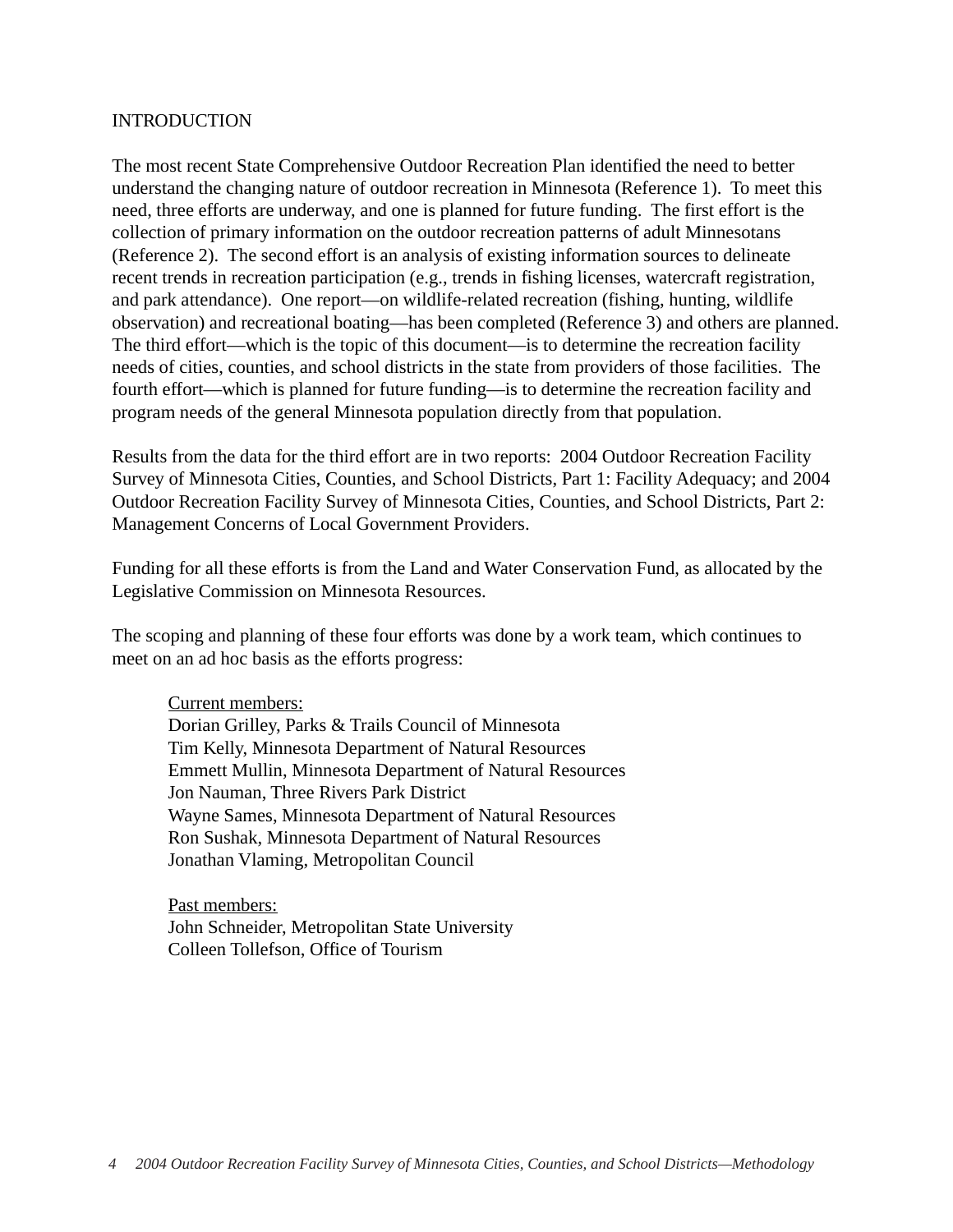### METHODOLOGY

To collect data on Minnesota public and private outdoor recreation facilities open to the general public, a mail survey was conducted beginning in July 2004. The mail survey targeted the most appropriate and knowledgeable respondent in each city, county and school district. The mailsurvey sample of 1000 was allocated to three public outdoor recreation facility providers—cities/ townships (cities), counties, school districts—with surveys sent to 603 cities, 87 counties, and 310 school districts.

The cities were selected from a list of 820 cities obtained from the League of Minnesota Cities. The cities in the list account for 88 percent of Minnesota's population. All 549 cities with populations of 350 or more were selected. A random sample of 54 cities was taken from the 304 smaller cities. The 603 cities sampled represent 79 percent of Minnesota's population. Names and titles of city officials were obtained from the League in the following order: Parks and Recreation Director, Public Works Director, City Clerk, chief appointed or elected official.

All 87 of Minnesota's counties were surveyed. Names and titles of county officials were obtained from county web sites in the following order: Parks and Recreation Director, County Land Commissioner, Planning and Zoning Commissioner, County Administrator.

The school districts were selected from a list of 344 school districts obtained from the Minnesota Department of Education web site. Charter schools and nonpublic schools were excluded. The 344 districts represent 98 percent of Minnesota's K12 population. All 260 school districts with student populations of 500 or more were selected. A random sample of 50 school districts was taken from the 84 smaller districts. The 310 school districts sampled represent 96 percent of Minnesota's K12 population. School district surveys were send to the superintendent who was asked to pass on the survey to the most appropriate individual.

The mail survey achieved over 80 percent return rate after three mailings (Table 1). The return rate varied from 83 percent for counties and school districts to 85 percent for cities. The return rate far exceeded expectations for an effort such as this.

| Type of<br>provider | Sample size | Undeliverable | <b>Adjusted</b><br>sample size | Number of<br>returns | Return rate |
|---------------------|-------------|---------------|--------------------------------|----------------------|-------------|
| City                | 603         |               | 602                            | 513                  | 85.2%       |
| County              | 87          |               | 86                             | 71                   | 82.6%       |
| School district     | 310         |               | 310                            | 256                  | 82.6%       |

## Table 1 Return Rates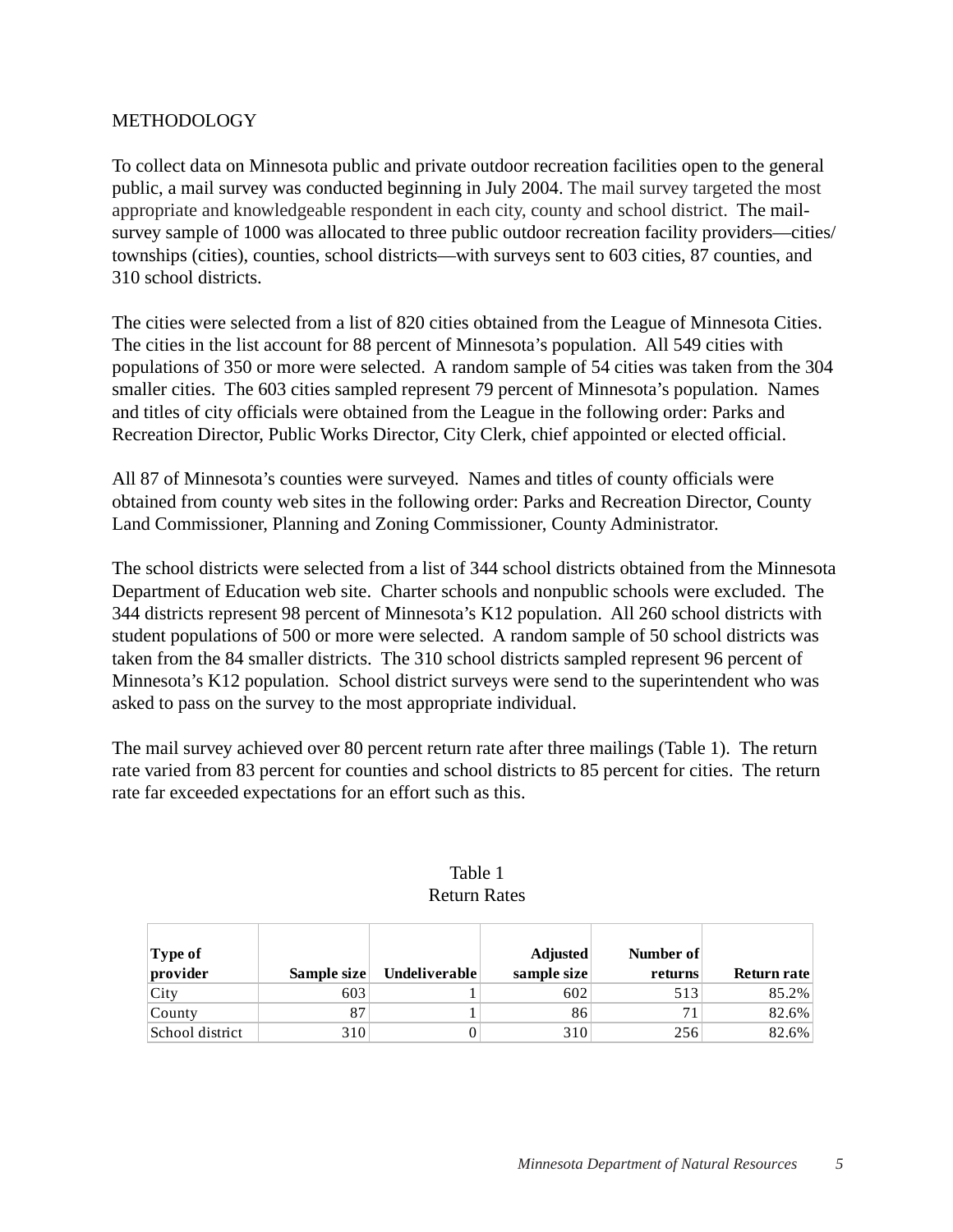A separate survey and cover letters were developed for cities (Appendix A, page 9), for counties (Appendix B, page 18), and for school districts (Appendix C, page 26). While the majority of each survey contained the same materials, the number and ordering of facilities varied. The city and county surveys included 46 facilities listed under six facility categories—Outdoor Sport Courts & Fields (16 facilities), Water-based Facilities (6 facilities), Day Use Facilities (7 facilities), Trails (8 facilities), Overnight Facilities (4 facilities), Hunting Facilities (5 facilities). The school district survey only included 30 facilities. It did not include the six Water-based Facilities, the four Overnight Facilities, the five Hunting Facilities, or the 'rifle-pistol ranges' facility from the Outdoor Sport Courts & Fields category.

## DATA USED TO ANALYZE SURVEY RESULTS

To examine how facility needs varied across the state and by standard demographic breakdowns, city and county data were analyzed by region, population density change 1990 to 2000, 2000 population, and 2000 median household income. School district data were looked at by region, enrollment change 1993-94 to 2003-04, 2003-04 enrollment, and percent enrollment elligible for subsidized lunches.

Regions used for this analysis are the four DNR regions with the Central DNR region broken into the seven county Twin Cities metropolitan region (Metro) and the balance as the Central region (Figure 1). The Metro region contains half of the Minnesota population and is covered by the regional governmental agency (Metropolitan Council) that has outdoor recreation functions.

Population and income data for city and county analyses were from the U.S. Census (Reference 4). School district data were from the Minnesota Department of Education web site (Reference 5).



Tables 2 through 4 show the distribution of cities, counties, and school districts respectively by region and demographic breakdowns.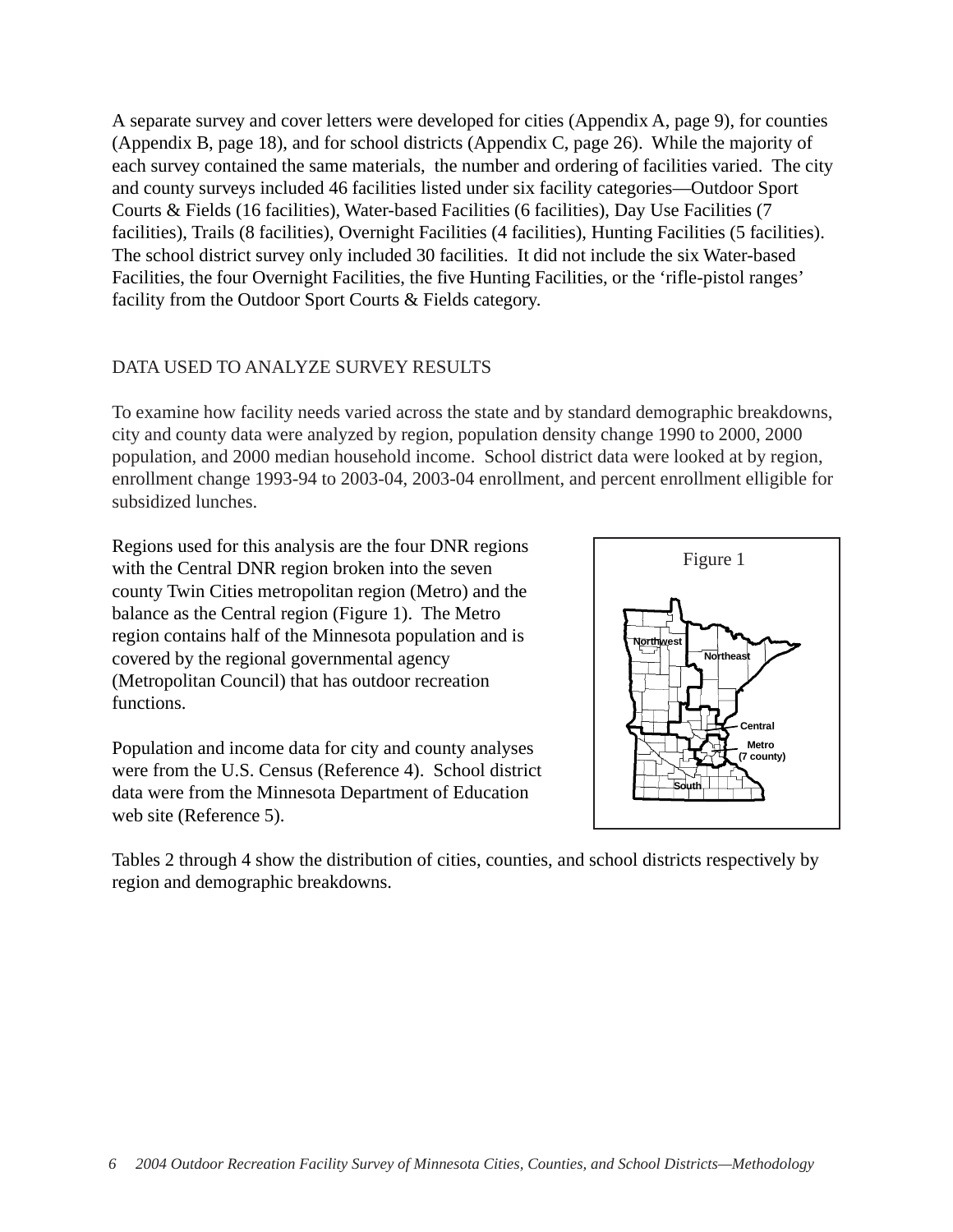|                                        | <b>Number</b> | Percent     |
|----------------------------------------|---------------|-------------|
| Category                               | respondents   | respondents |
| <b>Region</b>                          |               |             |
| Northwest                              | 90            | 17.5        |
| Northeast                              | 58            | 11.3        |
| South                                  | 188           | 36.6        |
| Central                                | 60            | 11.7        |
| Metro                                  | 117           | 22.8        |
| Population Density Change 1990 to 2000 |               |             |
| < 0.1                                  | 152           | 29.6        |
| $0.1 - 20.0$                           | 56            | 10.9        |
| $20.1 - 50.0$                          | 76            | 14.8        |
| $50.1+$                                | 229           | 44.6        |
| <b>2000 Population</b>                 |               |             |
| < 5,000                                | 401           | 78.2        |
| 5,000 - 19,999                         | 69            | 13.5        |
| 20,000 - 49,999                        | 29            | 5.7         |
| 50,000 - 99,999                        | 12            | 2.3         |
| $100,000 +$                            | 2             | 0.4         |
| <b>2000 Median Household Income</b>    |               |             |
| $<$ \$30,000                           | 112           | 21.8        |
| \$30,000 - \$34,999                    | 104           | 20.3        |
| \$35,000 - \$39,999                    | 98            | 19.1        |
| \$40,000 - \$49,999                    | 92            | 17.9        |
| $$50,000+$                             | 107           | 20.9        |

Table 2 Distribution of Cities by Region and Demographic Breakdowns

## Table 3

Distribution of Counties by Region and Demographic Breakdowns

|                                               | <b>Number</b> | <b>Percent</b> |
|-----------------------------------------------|---------------|----------------|
| Category                                      | respondents   | respondents    |
| Region                                        |               |                |
| Northwest                                     | 19            | 26.8           |
| Northeast                                     | 6             | 8.5            |
| South                                         | 31            | 43.7           |
| Central                                       | 8             | 11.3           |
| Metro                                         | 7             | 9.9            |
| <b>Population Density Change 1990 to 2000</b> |               |                |
| < 0.1                                         | 23            | 32.4           |
| $0.1 - 5.0$                                   | 30            | 42.3           |
| $5.1 - 50.0$                                  | 11            | 15.5           |
| $50.1+$                                       | 7             | 9.9            |
| 2000 Population                               |               |                |
| < 20,000                                      | 31            | 43.7           |
| 20,000 - 49,999                               | 26            | 36.6           |
| 50,000 - 149,999                              | 9             | 12.7           |
| 150,000 - 599,999                             | 4             | 5.6            |
| $600,000 +$                                   | 1             | 1.4            |
| 2000 Median Household Income                  |               |                |
| \$30,000 - \$34,999                           | 21            | 29.6           |
| \$35,000 - \$39,999                           | 26            | 36.6           |
| \$40,000 - \$49,999                           | 14            | 19.7           |
| $$50,000 +$                                   | 10            | 14.1           |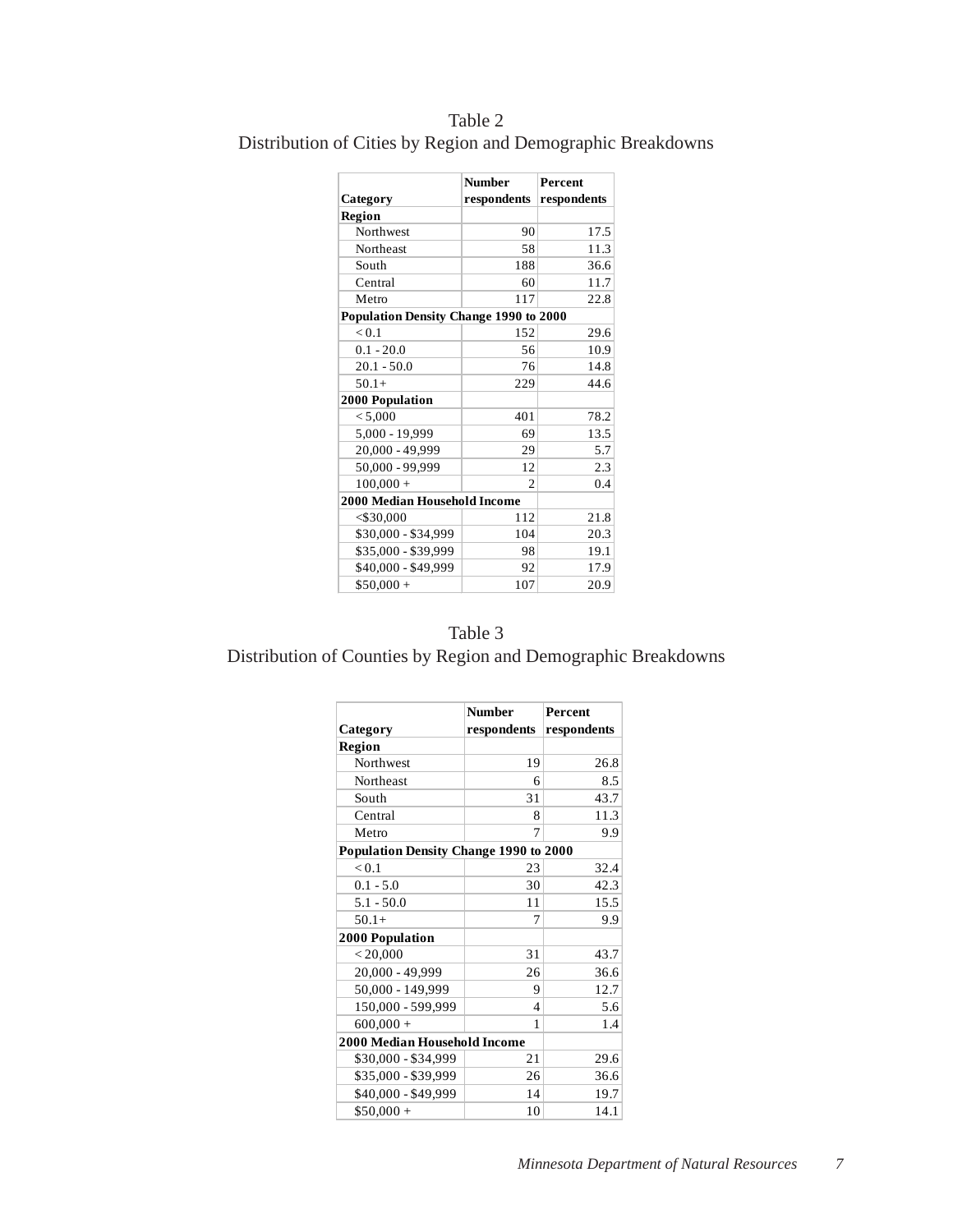Table 4 Distribution of School Districts by Region and Demographic Breakdowns

|                                                            | <b>Number</b> | <b>Percent</b> |
|------------------------------------------------------------|---------------|----------------|
| Category                                                   | respondents   | respondents    |
| <b>Region</b>                                              |               |                |
| Northwest                                                  | 46            | 18.0           |
| Northeast                                                  | 31            | 12.1           |
| South                                                      | 103           | 40.2           |
| Central                                                    | 30            | 11.7           |
| Metro                                                      | 46            | 18.0           |
| Percent Enrollment Change 1993-94 to 2003-04               |               |                |
| $-14.0\%$ or less                                          | 81            | 31.6           |
| $-13.9\%$ to 0.0%                                          | 87            | 34.0           |
| $0.1\%$ to 15.0%                                           | 47            | 18.4           |
| 15.1% or more                                              | 41            | 16.0           |
| 2003-04 Enrollment                                         |               |                |
| <650                                                       | 62            | 24.2           |
| $651 - 1,200$                                              | 69            | 27.0           |
| $1,201 - 2,700$                                            | 60            | 23.4           |
| 2,701 - 20,000                                             | 60            | 23.4           |
| $20.001+$                                                  | 5             | 2.0            |
| <b>Percent Enrollment Elligible for Subsidized Lunches</b> |               |                |
| $20.0\%$ or less                                           | 61            | 23.8           |
| 20.1% to 30.0%                                             | 69            | 27.0           |
| $30.1\% - 40.0\%$                                          | 70            | 27.3           |
| $40.1\%$ or more                                           | 56            | 21.9           |
|                                                            |               |                |

## REFERENCES

- 1. Minnesota Department of Natural Resources. 2002. Minnesota's 2003-2008 State Comprehensive Outdoor Recreation Plan. Minnesota Department of Natural Resources, Office of Management and Budget Services.
- 2. Kelly, Tim. 2005. 2004 Outdoor Recreation Participation Survey of Minnesotans. Report of Findings. Minnesota Department of Natural Resources, Office of Management and Budget Services.
- 3. Kelly, Tim. 2004. Outdoor recreation participation trends in wildlife-related activities (fishing, hunting, wildlife observation) and recreational boating. A background report for Minnesota State Comprehensive Outdoor Recreation Planning. Minnesota Department of Natural Resources, Office of Management and Budget Services.
- 4. U.S. Department of Commerce, U.S. Census Bureau. Minnesota decennial census population counts for various years.
- 5. Minnesota Department of Education. 2004. Data & Reporting. School & District Data. http://education.state.mn.us/html/intro\_sch\_data.htm.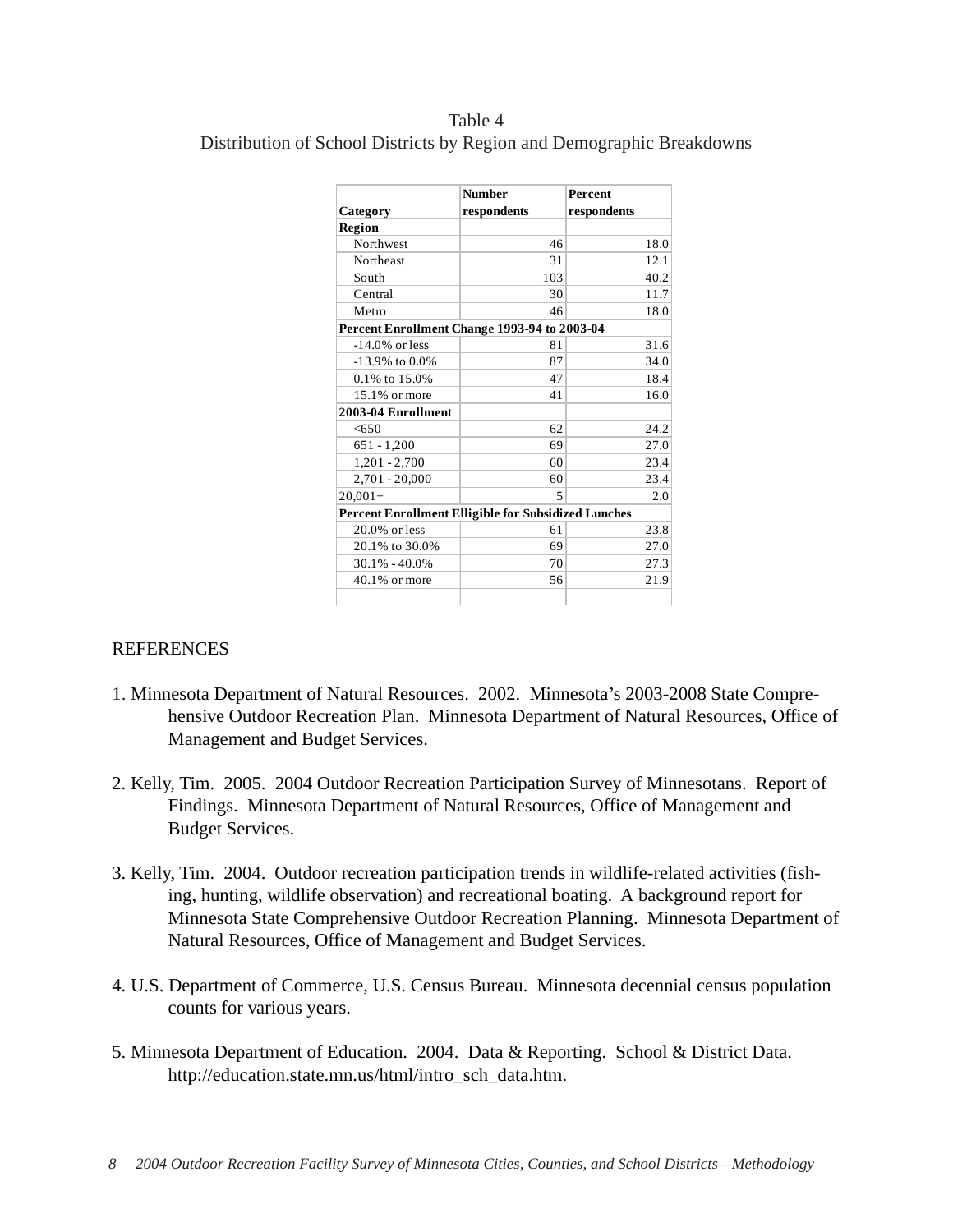## **Outdoor Recreation Facility Adequacy Survey**

#### **SECTION I—This section asks your opinions about the outdoor recreation facilities available to residents of your community within a half-hour drive of their home.**

**Note:** This section of the survey asks about public and private outdoor recreation facilities that are open to the general public. The survey excludes facilities that are private, membership-only facilities, such as golfing country clubs.

- 1. For each type of outdoor recreation facility that is open to the general public, please do the following: First: Indicate if residents of your community have near-home access to the facility
	- ("near home" is within a half-hour drive of their home).
	- **Second:** Rate the adequacy of near-home supply of the facility to residents of your community. Please rate adequacy even if your answer to the first part is "No".

Adequacy of near-home facility supply to community residents? (circle one)

|                                 |     | Community residents | Facility stortage exists now<br>maie near indire access | Facility shortees expected<br>to emerge in next 5 years. |           | To facility showered strected  |
|---------------------------------|-----|---------------------|---------------------------------------------------------|----------------------------------------------------------|-----------|--------------------------------|
|                                 |     |                     | to racitival . Circle ones                              |                                                          |           |                                |
|                                 |     |                     |                                                         |                                                          |           |                                |
|                                 |     |                     |                                                         |                                                          |           |                                |
|                                 |     |                     |                                                         | Ro Stortage now                                          |           | over next syeals<br>Don't Know |
|                                 |     |                     |                                                         |                                                          |           |                                |
| <b>OUTDOOR SPORT COURTS</b>     |     |                     |                                                         |                                                          |           |                                |
| <b>&amp; FIELDS</b>             |     |                     |                                                         |                                                          |           |                                |
| Tennis courts                   | Yes | N <sub>o</sub>      | SN                                                      | ES                                                       | <b>NS</b> | DK                             |
| <b>Basketball courts</b>        | Yes | No                  | SN                                                      | ES                                                       | <b>NS</b> | <b>DK</b>                      |
| Volleyball courts               | Yes | N <sub>o</sub>      | SN                                                      | ES                                                       | <b>NS</b> | DK                             |
| <b>Baseball fields</b>          | Yes | N <sub>o</sub>      | <b>SN</b>                                               | ES                                                       | <b>NS</b> | <b>DK</b>                      |
| Softball fields                 | Yes | N <sub>o</sub>      | SN                                                      | ES                                                       | <b>NS</b> | DK                             |
| Football fields                 | Yes | N <sub>o</sub>      | <b>SN</b>                                               | ES                                                       | <b>NS</b> | <b>DK</b>                      |
| Soccer fields                   | Yes | N <sub>o</sub>      | SN                                                      | ES                                                       | <b>NS</b> | DK                             |
| Golf courses                    | Yes | No                  | SN                                                      | ES                                                       | <b>NS</b> | <b>DK</b>                      |
| Archery ranges                  | Yes | No                  | SN                                                      | ES                                                       | <b>NS</b> | DK                             |
| Rifle-pistol ranges             | Yes | No                  | <b>SN</b>                                               | ES                                                       | <b>NS</b> | <b>DK</b>                      |
| Running tracks                  | Yes | N <sub>o</sub>      | SN                                                      | ES                                                       | <b>NS</b> | DK                             |
| Ice rinks                       | Yes | N <sub>o</sub>      | <b>SN</b>                                               | ES                                                       | <b>NS</b> | <b>DK</b>                      |
| Downhill ski areas              | Yes | N <sub>o</sub>      | SN                                                      | ES                                                       | <b>NS</b> | DK                             |
| Snow boarding areas             | Yes | No                  | SN                                                      | ES                                                       | <b>NS</b> | <b>DK</b>                      |
| Sledding hills                  | Yes | N <sub>o</sub>      | SN                                                      | ES                                                       | <b>NS</b> | DK                             |
| Skateboard parks                | Yes | N <sub>o</sub>      | SN                                                      | ES                                                       | <b>NS</b> | <b>DK</b>                      |
|                                 |     |                     |                                                         |                                                          |           |                                |
| <b>WATER-BASED FACILITIES</b>   |     |                     |                                                         |                                                          |           |                                |
| Fishing piers                   | Yes | N <sub>o</sub>      | SN                                                      | ES                                                       | <b>NS</b> | DK                             |
| Shore fishing/ice fishing areas | Yes | No                  | SN                                                      | ES                                                       | <b>NS</b> | <b>DK</b>                      |
| Boat launching ramps            | Yes | N <sub>0</sub>      | SN                                                      | ES                                                       | <b>NS</b> | DK                             |
| Marinas                         | Yes | N <sub>o</sub>      | <b>SN</b>                                               | ES                                                       | <b>NS</b> | <b>DK</b>                      |
| Outdoor swimming pools          | Yes | N <sub>o</sub>      | SN                                                      | ES                                                       | <b>NS</b> | DK                             |
| Swimming beaches                | Yes | No                  | <b>SN</b>                                               | ES                                                       | <b>NS</b> | <b>DK</b>                      |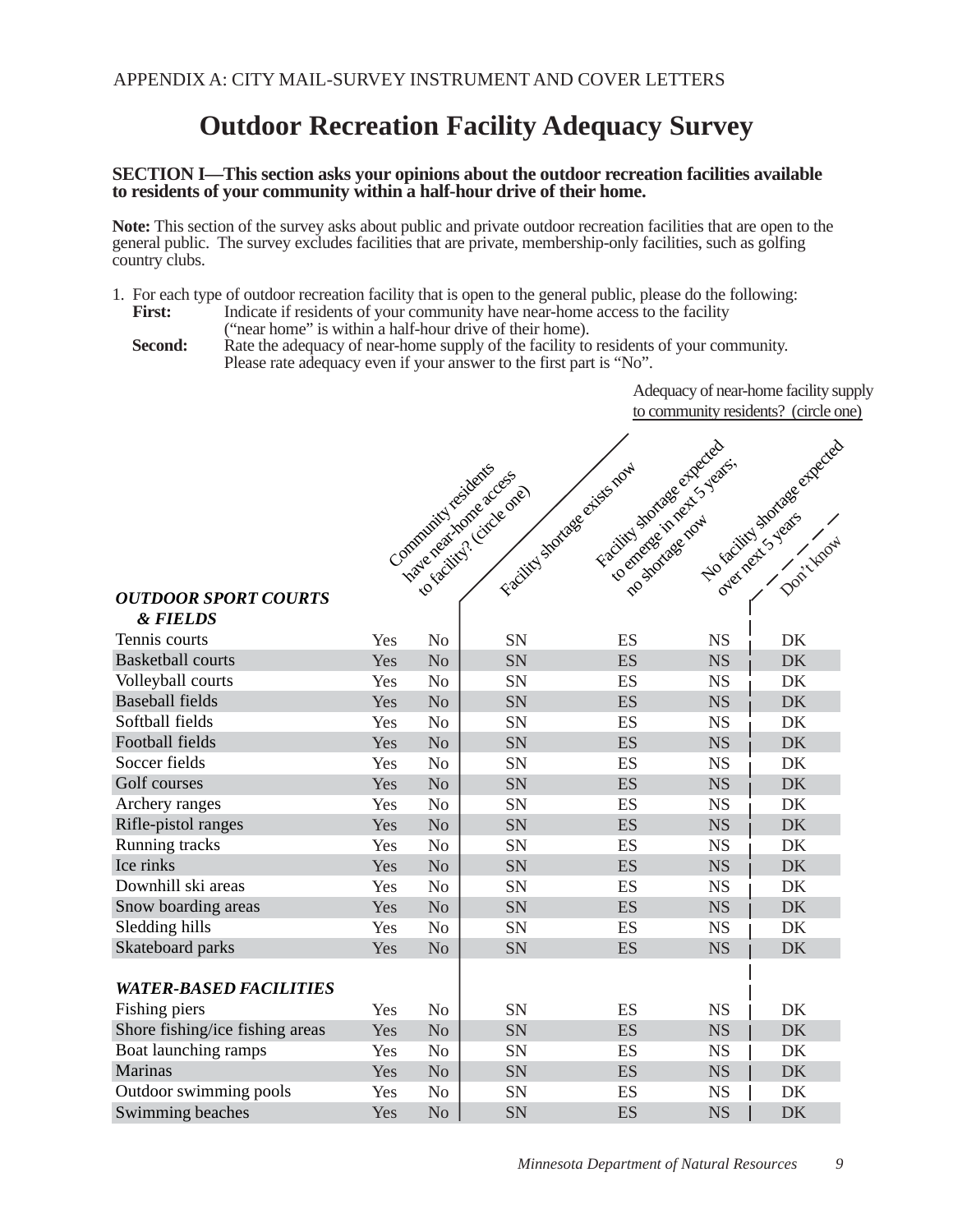*(continuation of Question 1)*

Adequacy of near-home facility supply to community residents? (circle one)

| No recitor showered streeted |
|------------------------------|
|                              |
|                              |
|                              |
|                              |
|                              |
|                              |
|                              |
|                              |
|                              |
|                              |
|                              |
|                              |
|                              |
|                              |
|                              |
|                              |
|                              |
|                              |
|                              |
|                              |
|                              |
|                              |
|                              |
|                              |
|                              |
|                              |
|                              |
|                              |
|                              |
|                              |
|                              |
|                              |
|                              |
|                              |
|                              |
|                              |
|                              |
|                              |
|                              |
|                              |
|                              |
|                              |
|                              |
|                              |
|                              |
|                              |
|                              |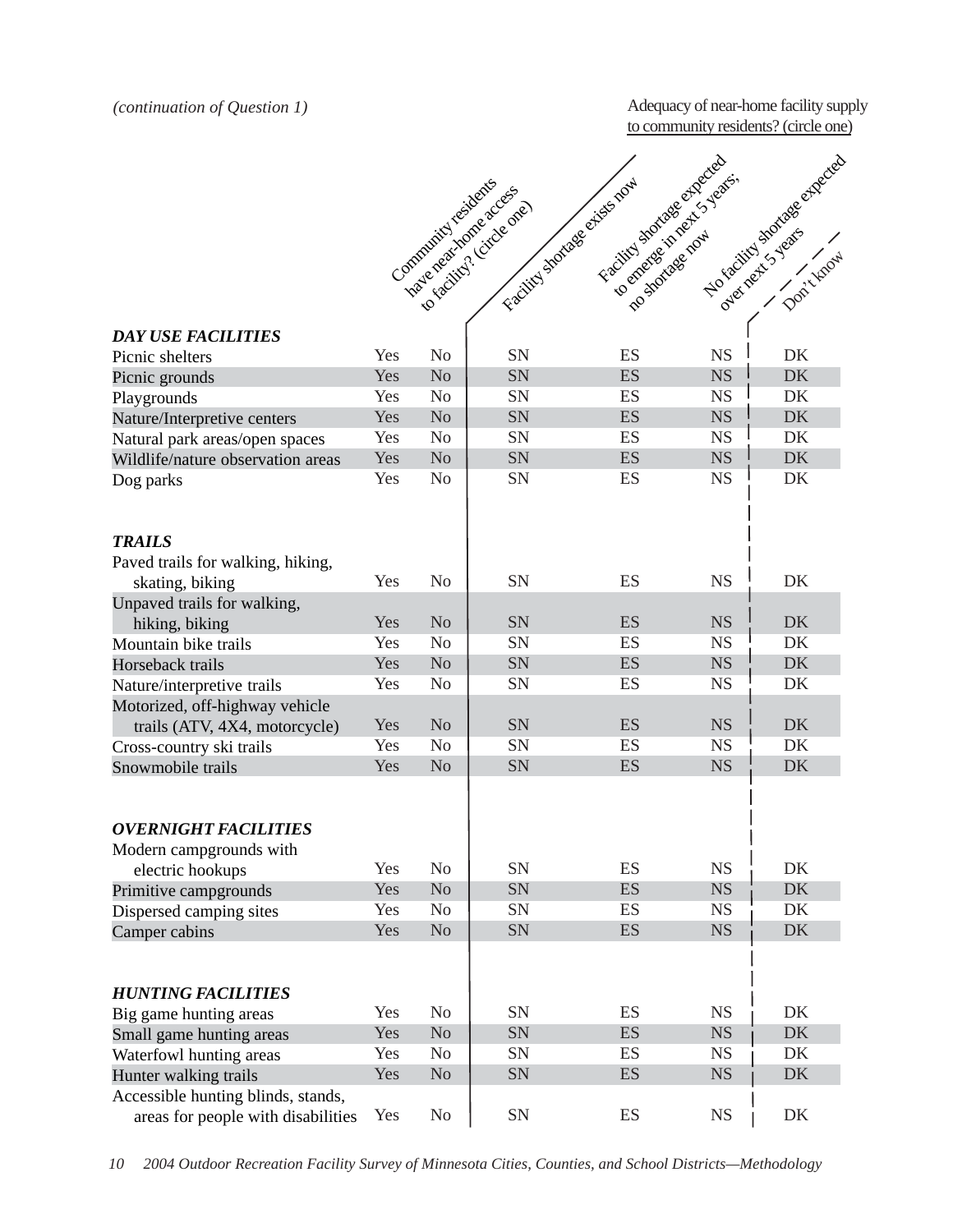2. Are there facilities missing from the preceding list that (i) are within a half-hour drive of community residents homes, and (ii) are in short supply now or will be in short supply within 5 years? If so, please describe these facilities.

| (1)                                                                                                                                                                                                                                                                                                                                                                |
|--------------------------------------------------------------------------------------------------------------------------------------------------------------------------------------------------------------------------------------------------------------------------------------------------------------------------------------------------------------------|
| (2)                                                                                                                                                                                                                                                                                                                                                                |
| $\frac{1}{2}$                                                                                                                                                                                                                                                                                                                                                      |
| 3. Of the facilities in the preceding list within a half-hour drive of community residents homes,<br>which are the top three in need of expansion?                                                                                                                                                                                                                 |
| $\begin{picture}(10,10)(0,0) \put(0,0){\vector(1,0){100}} \put(10,0){\vector(1,0){100}} \put(10,0){\vector(1,0){100}} \put(10,0){\vector(1,0){100}} \put(10,0){\vector(1,0){100}} \put(10,0){\vector(1,0){100}} \put(10,0){\vector(1,0){100}} \put(10,0){\vector(1,0){100}} \put(10,0){\vector(1,0){100}} \put(10,0){\vector(1,0){100}} \put(10,0){\vector(1,0){1$ |
| (2)                                                                                                                                                                                                                                                                                                                                                                |
| $\tag{3}$                                                                                                                                                                                                                                                                                                                                                          |
| 4. Of the feelities in the preseding list within a helf hour drive of community residents homes                                                                                                                                                                                                                                                                    |

4. Of the facilities in the preceding list within a half-hour drive of community residents homes, which are the top three in need of renovation?

| $\mathbf{I}$ |  |  |
|--------------|--|--|
| Μ<br>∼       |  |  |
| . .<br>∽     |  |  |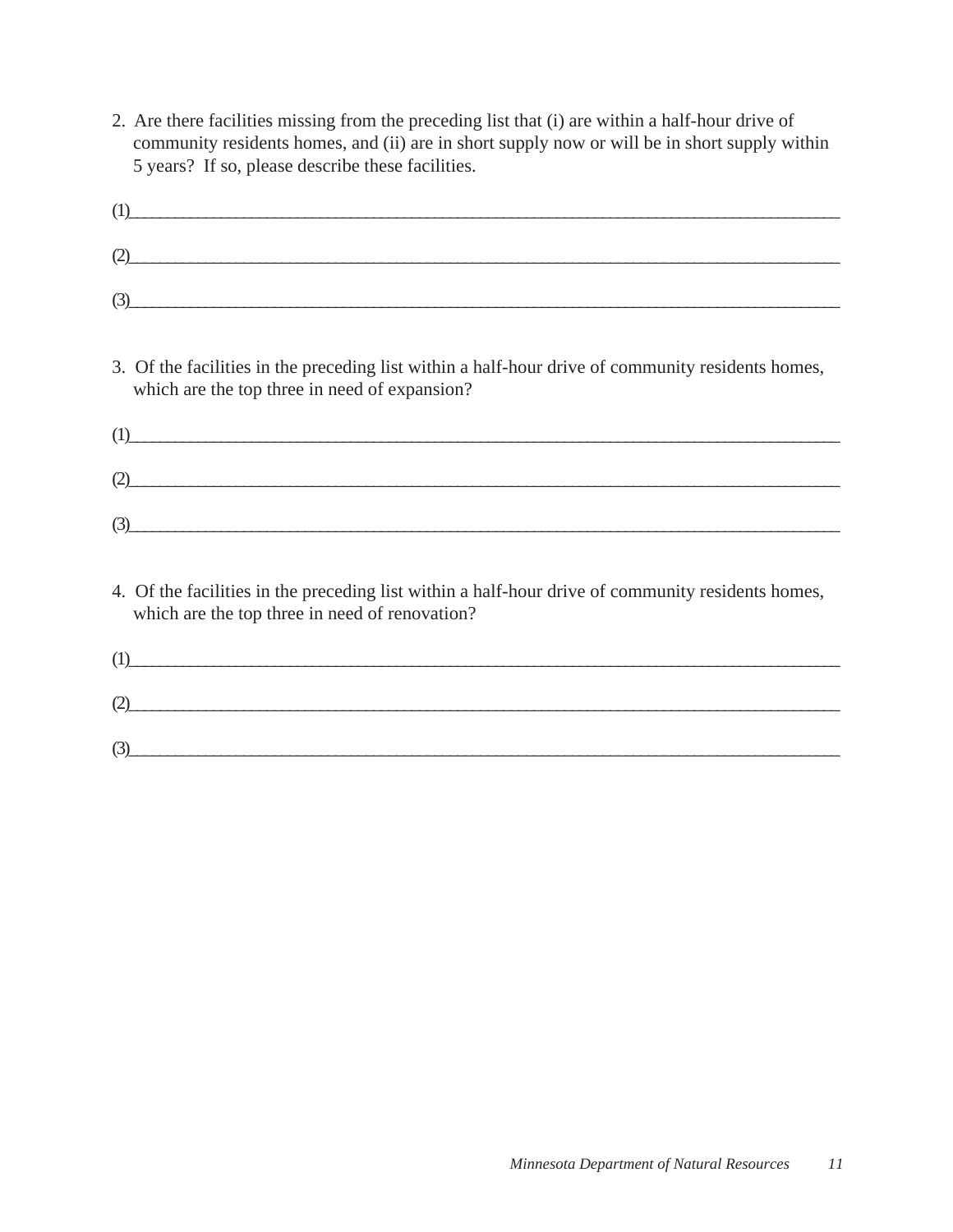5. Outdoor recreation systems can face a wide variety of problems. For each of the following potential problems, please indicate how much of a problem (if any) it is in the outdoor recreation system **within a half-hour drive of community residents homes**. (circle one response for each)

|                                                     |             |           |             |           |                           | Not a problem probente stablem developed problem |
|-----------------------------------------------------|-------------|-----------|-------------|-----------|---------------------------|--------------------------------------------------|
|                                                     |             |           |             |           |                           | Don't Knox                                       |
|                                                     |             |           |             |           |                           |                                                  |
| Potential problem                                   |             |           |             |           |                           |                                                  |
|                                                     |             |           |             |           |                           |                                                  |
| <b>MEETING PUBLIC NEEDS</b>                         |             |           |             |           |                           |                                                  |
| Meeting the needs of older people                   | $\mathbf N$ | <b>SL</b> | M           | <b>SE</b> | $\mathbf{V}$              | DK                                               |
| Meeting the needs of families                       | N           | <b>SL</b> | M           | <b>SE</b> | $\mathbf V$               | <b>DK</b>                                        |
| Meeting the needs of youth through programming      | N           | <b>SL</b> | M           | <b>SE</b> | $\overline{\mathsf{V}}$   | <b>DK</b>                                        |
| Meeting the needs of youth through the provision of |             |           |             |           |                           |                                                  |
| facilities                                          | $\mathbf N$ | <b>SL</b> | M           | <b>SE</b> | $\mathbf V$               | <b>DK</b>                                        |
| Meeting the needs of diverse cultures in your area  | N           | <b>SL</b> | M           | <b>SE</b> | V                         | DK                                               |
| Meeting accessibility standards                     | $\mathbf N$ | <b>SL</b> | M           | <b>SE</b> | $\mathbf V$               | <b>DK</b>                                        |
| Providing a safe environment                        | N           | <b>SL</b> | M           | <b>SE</b> | V                         | DK                                               |
| Providing undeveloped public lands for youth to     |             |           |             |           |                           |                                                  |
| explore and enjoy                                   | $\mathbf N$ | <b>SL</b> | M           | <b>SE</b> | $\mathbf V$               | <b>DK</b>                                        |
| Providing full size athletic fields                 | N           | <b>SL</b> | M           | <b>SE</b> | $\mathbf{V}$              | DK                                               |
| Meeting demand for off-leash dog areas              | $\mathbb N$ | <b>SL</b> | $\mathbf M$ | <b>SE</b> | $\boldsymbol{\mathrm{V}}$ | DK                                               |
| Meeting demand for public water access for          |             |           |             |           |                           |                                                  |
| swimming, boating, and fishing                      | $\mathbf N$ | <b>SL</b> | M           | <b>SE</b> | V                         | DK                                               |
| Including off-street walking or biking paths        |             |           |             |           |                           |                                                  |
| (including sidewalks) during development or         |             |           |             |           |                           |                                                  |
| redevelopment                                       | $\mathbf N$ | <b>SL</b> | M           | <b>SE</b> | $\mathbf{V}$              | <b>DK</b>                                        |
|                                                     |             |           |             |           |                           |                                                  |
| <b>LAND PROTECTION</b>                              |             |           |             |           |                           |                                                  |
| Reserving open-space lands from development or      |             |           |             |           |                           |                                                  |
| redevelopment                                       | ${\bf N}$   | <b>SL</b> | $\mathbf M$ | <b>SE</b> | $\mathbf V$               | DK                                               |
| Reserving significant natural resource areas from   |             |           |             |           |                           |                                                  |
| development or redevelopment                        | $\mathbf N$ | <b>SL</b> | M           | <b>SE</b> | V                         | DK                                               |
| Reserving historical or cultural resources from     |             |           |             |           |                           |                                                  |
| development or redevelopment                        | $\mathbf N$ | <b>SL</b> | M           | <b>SE</b> | $\mathbf{V}$              | DK                                               |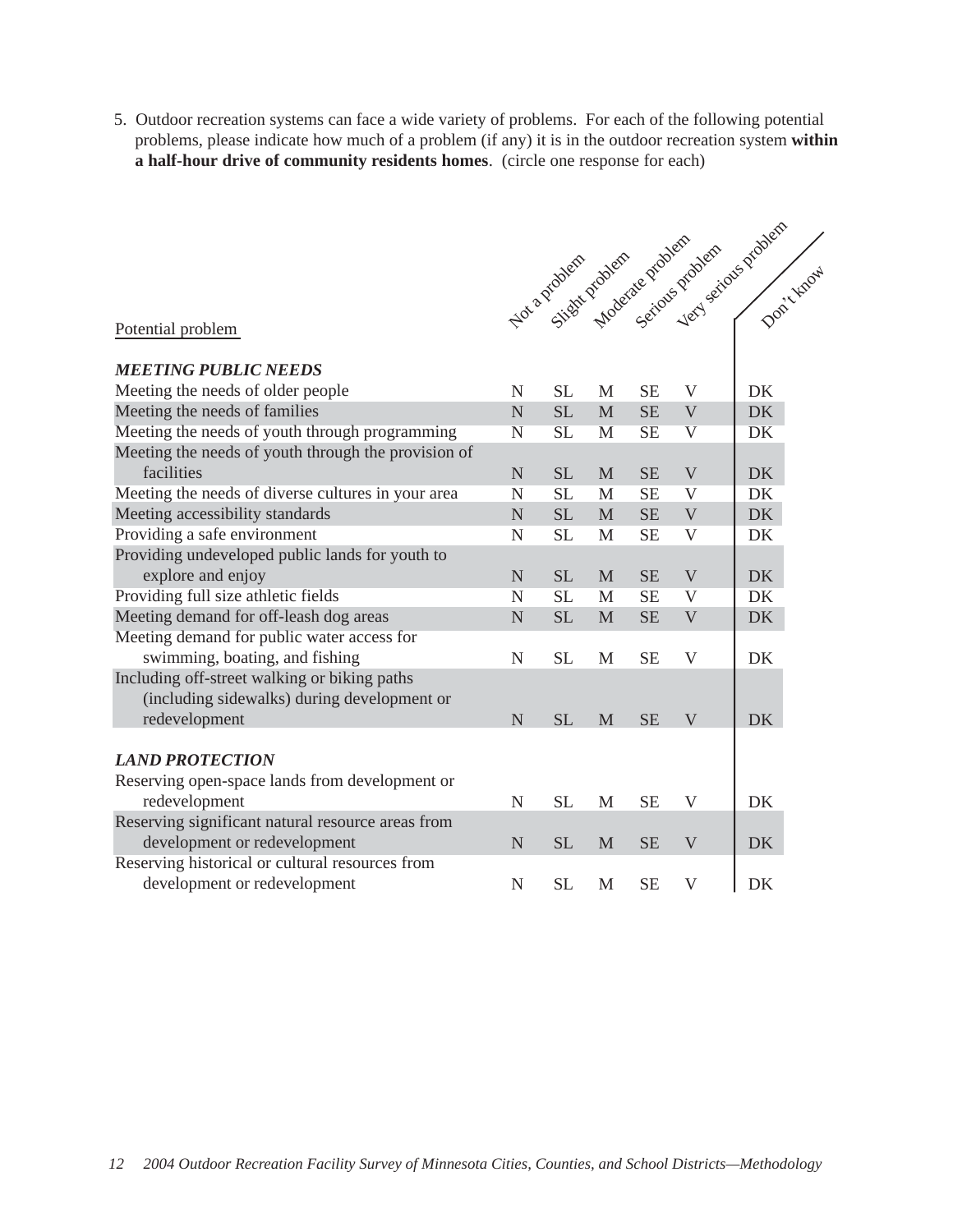## **SECTION II—This section asks about the outdoor recreation facilities provided by your city.**

6. Which of the following outdoor recreation facilities does your city provide for its residents? (check all that apply)

#### *OUTDOOR SPORT COURTS & FIELDS*

- \_\_\_Tennis courts
- \_\_\_Basketball courts
- \_\_\_Volleyball courts
- \_\_\_Baseball fields
- \_\_\_Softball fields
- Football fields \_\_\_Soccer fields
- \_\_\_Golf courses
- \_\_\_Archery ranges
- \_\_\_Rifle-pistol ranges
- \_\_\_Running tracks
- \_\_\_Ice rinks
- \_\_\_Downhill ski areas
- \_\_\_Snow boarding areas
- \_\_\_Sledding hills
- \_\_\_Skateboard parks

#### *TRAILS*

- \_\_\_Paved trails for walking, hiking, skating, biking
- \_\_\_Unpaved trails for walking, hiking, biking
- \_\_\_Mountain bike trails
- \_\_\_Horseback trails
- Nature/interpretive trails
- \_\_\_Motorized, off-highway vehicle
- trails (ATV, 4X4, motorcycle)
- \_\_\_Cross-country ski trails
- \_\_\_Snowmobile trails

#### *WATER-BASED FACILITIES*

- Fishing piers
- \_\_\_Shore fishing/ice fishing areas
- \_\_\_Boat launching ramps
- \_\_\_Marinas
- \_\_\_Outdoor swimming pools
- \_\_\_Swimming beaches

#### *DAY USE FACILITIES*

- Picnic shelters
- \_\_\_Picnic grounds
- \_\_\_Playgrounds
- \_\_\_Nature/Interpretive centers
- \_\_\_Natural park areas/open spaces
- \_\_\_Wildlife/nature observation areas
- \_\_\_Dog parks

#### *OVERNIGHT FACILITIES*

- \_\_\_Modern campgrounds with
- electric hookups
- \_\_\_Primitive campgrounds
- Dispersed camping sites
- \_\_\_Camper cabins

#### *HUNTING FACILITIES*

- \_\_\_Big game hunting areas
- \_\_\_Small game hunting areas
- \_\_\_Waterfowl hunting areas
- \_\_\_Hunter walking trails
- \_\_\_Accessible hunting blinds, stands,
	- areas for people with disabilities
- 7. What is your 2004 **operating budget** for parks and outdoor recreation services? Include your outdoor recreation enterprise services in your answer.

 $\frac{\ }{2}$  amount

7a. Approximately how is your 2004 **operating budget** distributed across the following four categories? Please respond in percents.

| Maintenance funds                                  | %             |
|----------------------------------------------------|---------------|
| Outdoor recreation and education programming funds | $\frac{0}{0}$ |
| Overall administration funds                       | $\%$          |
| Total                                              | $100\%$       |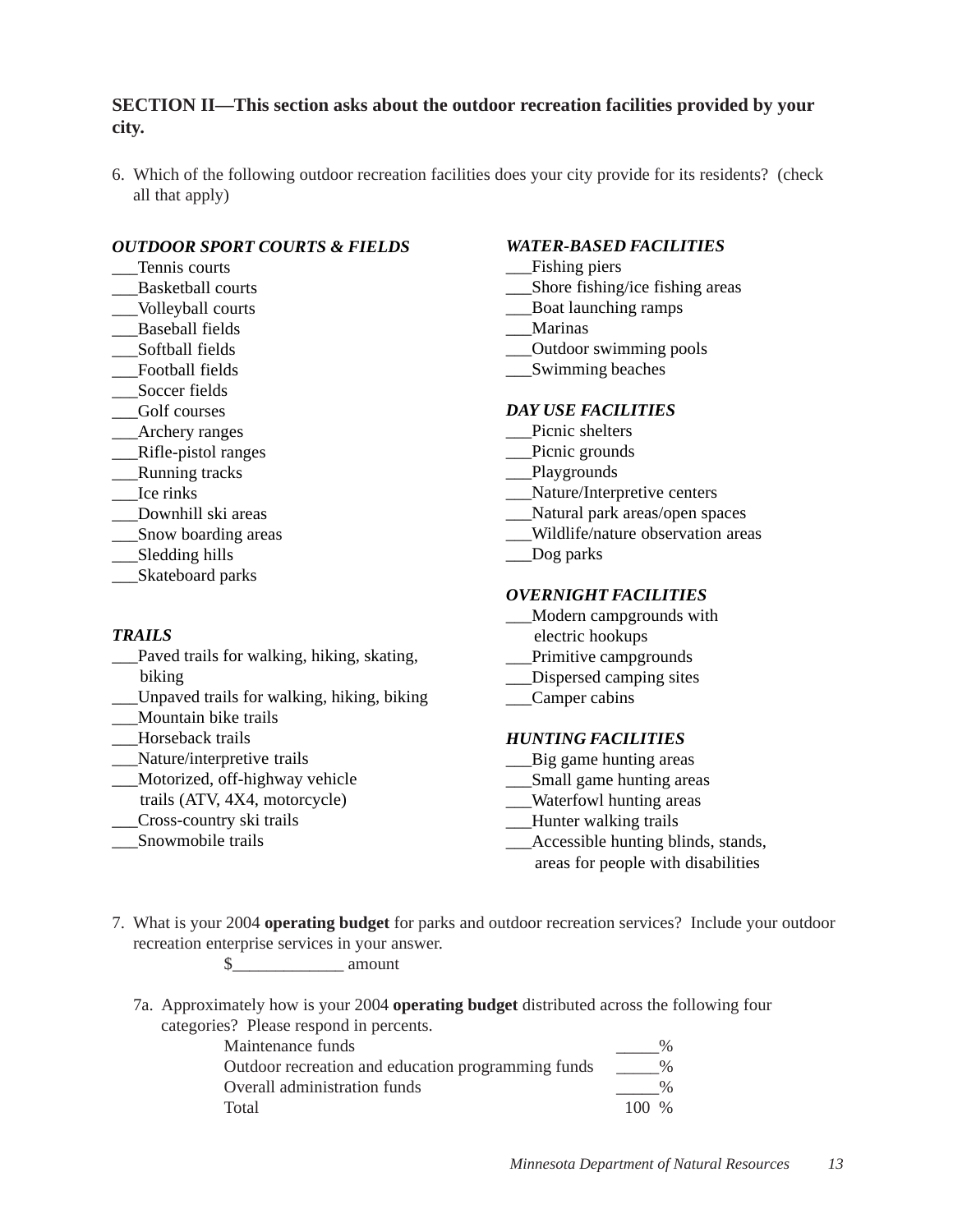8. What is your 2004 **capital improvement budget** for parks and outdoor recreation services? Include all sources of funding. We recognize that this amount may fluctuate significantly from year to year.  $\frac{\S_{\text{max}}}{\S_{\text{max}}}$  amount

8a. Approximately how is your 2004 **capital improvement budget** distributed across the following four categories? Please respond in percents.

| Renovation and replacement funds |         | $\%$ |
|----------------------------------|---------|------|
| New facility development funds   |         | $\%$ |
| Land acquisition funds           |         | $\%$ |
| Total                            | $100\%$ |      |

9. Outdoor recreation systems can face a wide variety of problems. For each of the following potential problems, please indicate how much of a problem (if any) it is with regard to the outdoor recreation system **operated by your city**. (circle one response for each)

| system <b>operated by your city</b> . (circle one response for each)<br>Not a problem problem stablem you see problem |             |           |   |           |              |             |  |  |  |
|-----------------------------------------------------------------------------------------------------------------------|-------------|-----------|---|-----------|--------------|-------------|--|--|--|
| Potential problem                                                                                                     |             |           |   |           |              | Don't Young |  |  |  |
| <b>MANAGEMENT</b>                                                                                                     |             |           |   |           |              |             |  |  |  |
| Alleviating user conflicts                                                                                            | N           | <b>SL</b> | M | SЕ        | V            | DK          |  |  |  |
| Informing visitors of rules and regulations                                                                           | N           | <b>SL</b> | M | <b>SE</b> | $\mathbf V$  | <b>DK</b>   |  |  |  |
| Enforcing rules and regulations                                                                                       | N           | <b>SL</b> | M | SЕ        | V            | DK          |  |  |  |
| Alleviating visitor caused impacts on                                                                                 |             |           |   |           |              |             |  |  |  |
| natural resources                                                                                                     | $\mathbf N$ | <b>SL</b> | M | <b>SE</b> | $\mathbf V$  | <b>DK</b>   |  |  |  |
| Working with other outdoor recreation providers                                                                       | N           | <b>SL</b> | M | <b>SE</b> | V            | DK          |  |  |  |
| Setting user fees so that costs do not hinder                                                                         |             |           |   |           |              |             |  |  |  |
| participation                                                                                                         | $\mathbf N$ | <b>SL</b> | M | <b>SE</b> | V            | <b>DK</b>   |  |  |  |
| <b>FUNDING</b>                                                                                                        |             |           |   |           |              |             |  |  |  |
| Obtaining daily maintenance funds                                                                                     | N           | <b>SL</b> | M | <b>SE</b> | V            | <b>DK</b>   |  |  |  |
| Obtaining scheduled preventative maintenance funds                                                                    | ${\bf N}$   | <b>SL</b> | M | <b>SE</b> | $\mathbf V$  | <b>DK</b>   |  |  |  |
| Obtaining outdoor recreation and education pro-                                                                       |             |           |   |           |              |             |  |  |  |
| gramming funds                                                                                                        | N           | <b>SL</b> | M | <b>SE</b> | V            | DK          |  |  |  |
| Obtaining overall recreation administration funds                                                                     | $\mathbf N$ | <b>SL</b> | M | <b>SE</b> | V            | <b>DK</b>   |  |  |  |
| Obtaining major renovation funds                                                                                      | N           | SL        | M | SЕ        | V            | DK          |  |  |  |
| Obtaining facility replacement funds                                                                                  | N           | <b>SL</b> | M | <b>SE</b> | $\mathbf{V}$ | <b>DK</b>   |  |  |  |
| Obtaining new facility development funds                                                                              | N           | <b>SL</b> | M | SЕ        | V            | DK          |  |  |  |
| Obtaining land acquisition funds                                                                                      | $\mathbf N$ | <b>SL</b> | M | <b>SE</b> | $\mathbf{V}$ | <b>DK</b>   |  |  |  |

## 10. What is your job title? \_\_\_\_\_\_\_\_\_\_\_\_\_\_\_\_\_\_\_\_\_\_\_\_\_\_\_\_\_\_\_\_\_\_\_\_\_\_\_\_\_\_\_\_\_\_\_\_\_

*Thank you for your input. Please place the survey in its envelope and drop it in the mail.*

#### Survey  $#_$

This survey number is only used to keep track of who has completed the survey and who has not. We will send replacement surveys to those who don't respond in three weeks. Your answers are strictly confidential and will never be associated with your name.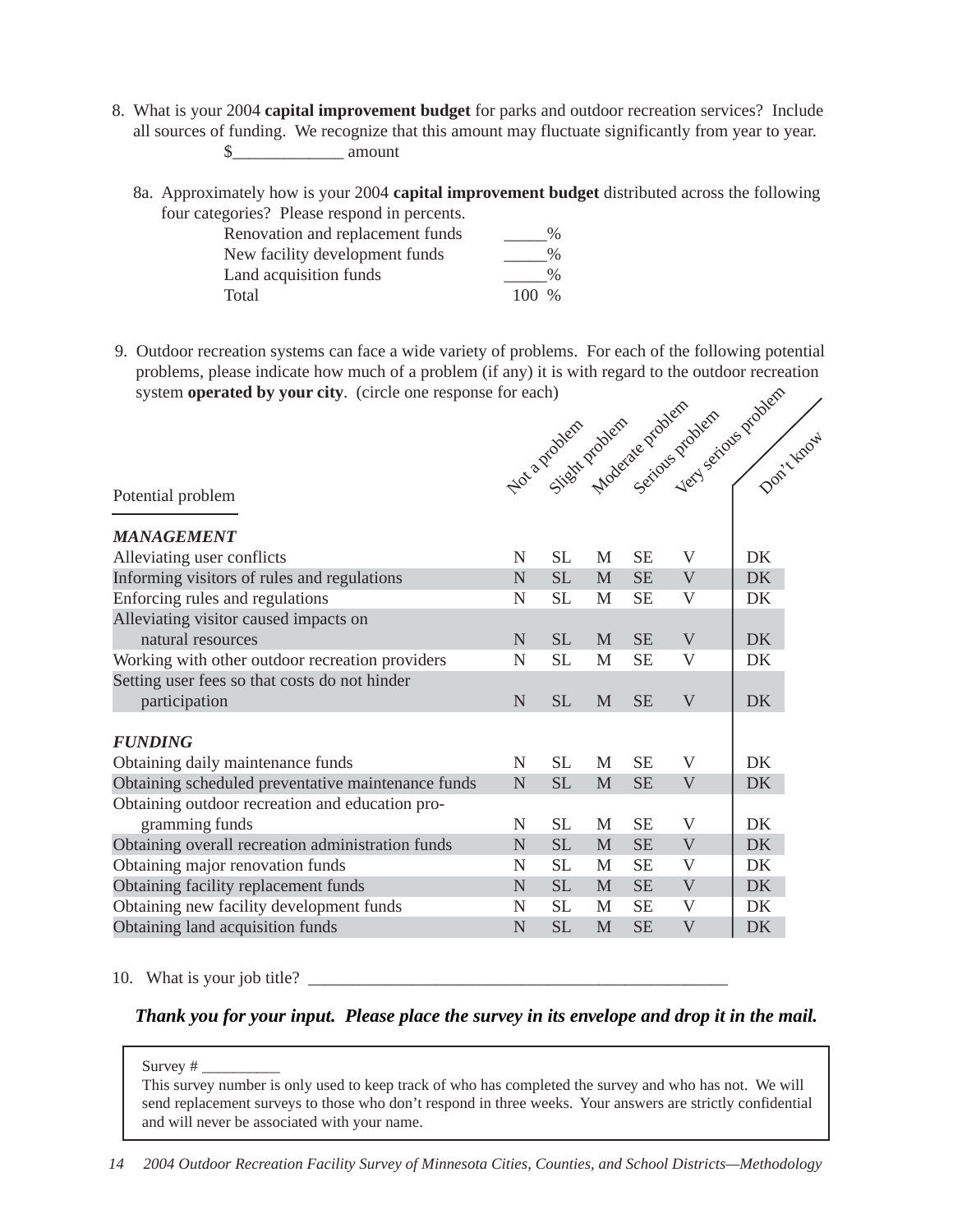Dear «Fname» «Lname»,

We—the Minnesota Department of Natural Resources—would like to hear from you about the availability of outdoor recreation facilities to residents of your community. We are very interested in the types of facilities available and if they are meeting the needs of the residents of your community. We make many decisions that affect outdoor recreation in Minnesota. Survey results will be used to help us allocate outdoor recreation grants.

In addition to surveying communities such as yours, we are also surveying school districts and counties on their outdoor recreation facilities. Individual residents have also been surveyed on their uses of the outdoors for recreation.

**Please take 15 minutes to fill out the enclosed survey and return it to us.** You are one of only a small number of Minnesotan community officials who is being asked to complete this survey. If you have another individual who might better respond to this survey, please pass it on to that person. Survey answers are strictly confidential and will never be associated with your community.

If you have any questions about this survey, please contact Ron Sushak at 651-296- 0567, or send him an email at ron.sushak@dnr.state.mn.us.

Thank you for your help.

Sincerely,

Wayne Sames

Outdoor Recreation Grants Manager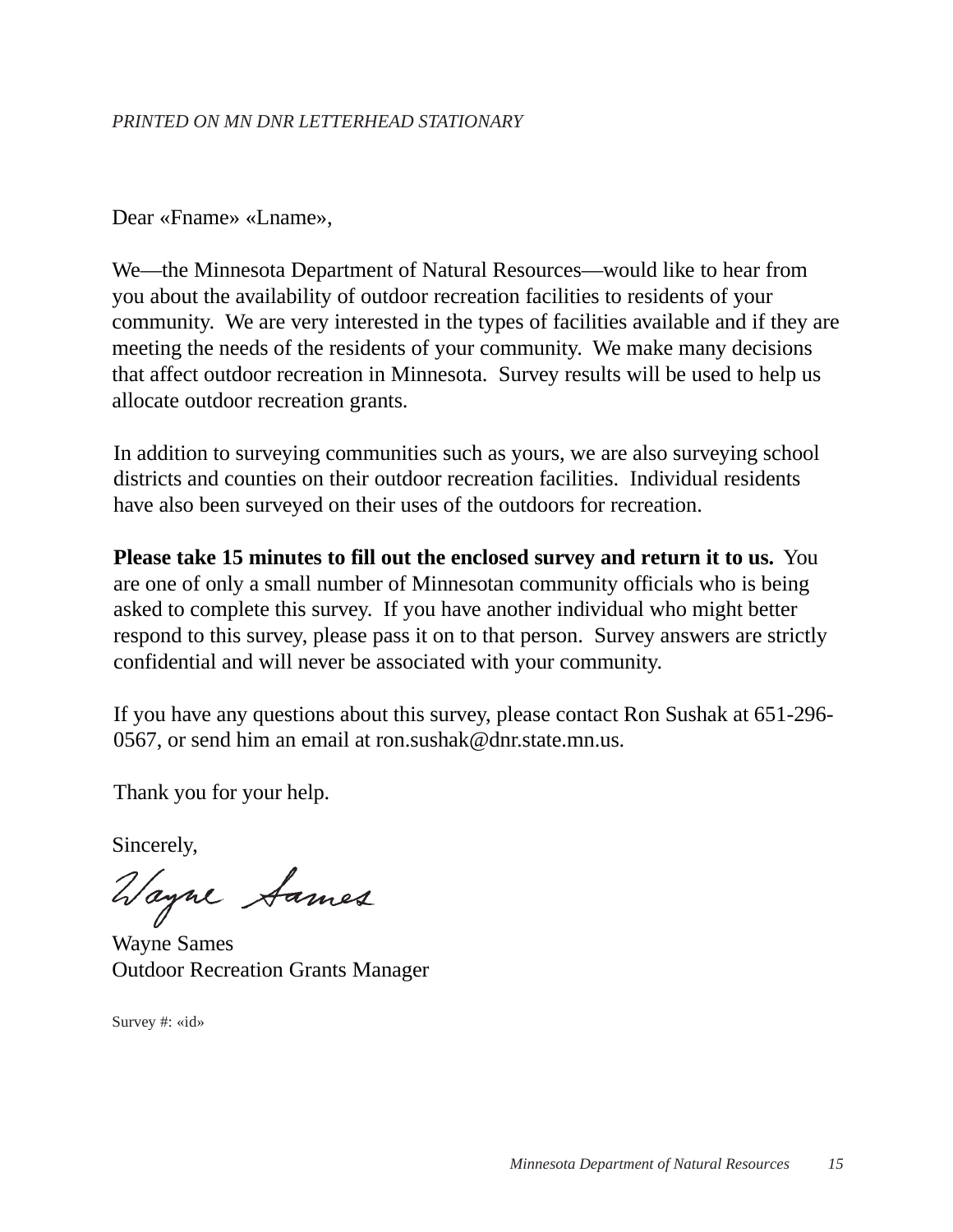Dear «Fname» «Lname»,

About three weeks ago, we sent you a survey that asked about outdoor recreation facilities available to residents of your community. We have received many valuable responses to our survey, but we have missed hearing from you.

**Even if you provide few outdoor recreation facilities (or none at all), we want to hear from you.** We are very interested in the types of facilities available and if they are meeting the needs of the residents of your community. We make many decisions that affect outdoor recreation in Minnesota. Survey results will be used to help us allocate outdoor recreation grants.

In addition to surveying communities such as yours, we are also surveying school districts and counties on their outdoor recreation facilities. Individual residents have also been surveyed on their uses of the outdoors for recreation.

**Please take 15 minutes to fill out the enclosed survey and return it to us.** You are one of only a small number of Minnesotan community officials who is being asked to complete this survey. If you have another individual who might better respond to this survey, please pass it on to that person. Survey answers are strictly confidential and will never be associated with your community.

If you have any questions about this survey, please contact Ron Sushak at 651-296-0567, or send him an email at ron.sushak@dnr.state.mn.us.

Thank you for your help.

Sincerely,

Vayne Sames

Wayne Sames Outdoor Recreation Grants Manager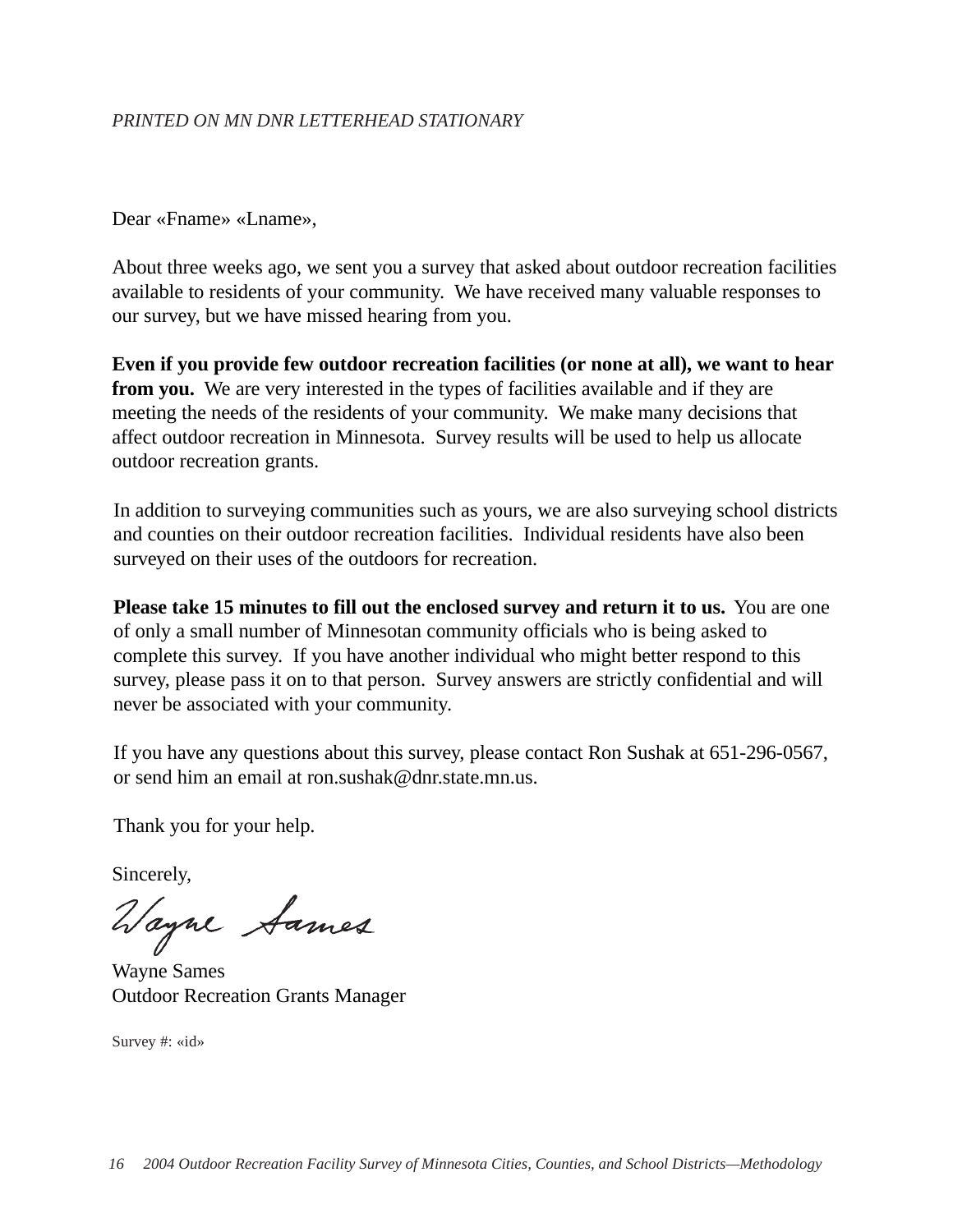Dear «Fname» «Lname»,

Over the last six weeks, we sent you two surveys that asked about outdoor recreation facilities available to residents of your community. We have received many valuable responses to our survey, but we have missed hearing from you.

**Even if you provide few outdoor recreation facilities (or none at all), we want to hear from you.** We are very interested in the types of facilities available and if they are meeting the needs of the residents of your community. We make many decisions that affect outdoor recreation in Minnesota. Survey results will be used to help us allocate outdoor recreation grants.

In addition to surveying communities such as yours, we are also surveying school districts and counties on their outdoor recreation facilities. Individual residents have also been surveyed on their uses of the outdoors for recreation.

**Please take 15 minutes to fill out the enclosed survey and return it to us.** You are one of only a small number of Minnesotan community officials who is being asked to complete this survey. If you have another individual who might better respond to this survey, please pass it on to that person. Survey answers are strictly confidential and will never be associated with your community.

If you have any questions about this survey, please contact Ron Sushak at 651-296-0567, or send him an email at ron.sushak@dnr.state.mn.us.

Thank you for your help.

Sincerely,

Wayne Sames

Wayne Sames Outdoor Recreation Grants Manager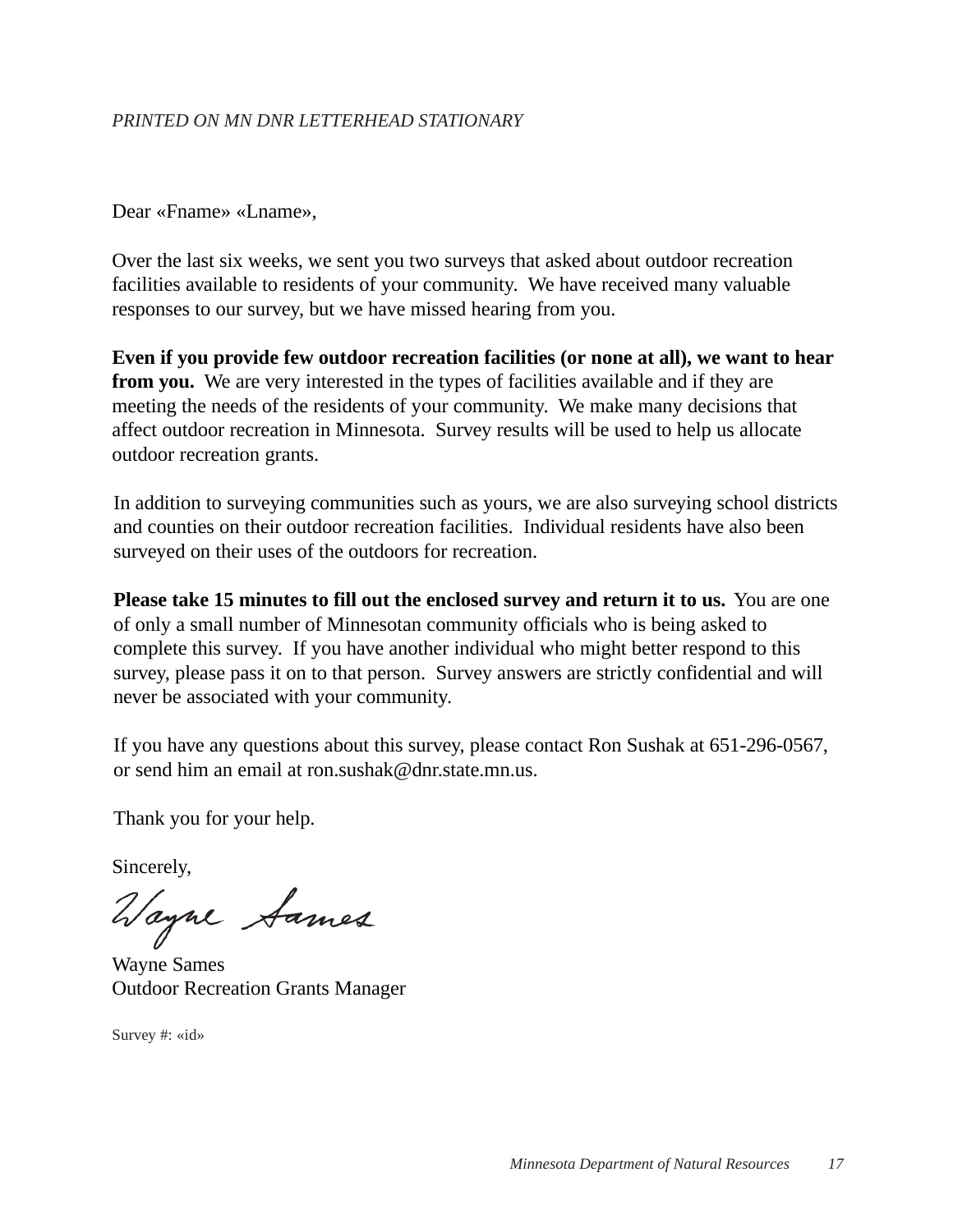## **Outdoor Recreation Facility Adequacy Survey**

#### **SECTION I—This section asks your opinions about the availability of outdoor recreation facilities to residents of your county.**

**Note:** This section of the survey asks about public and private outdoor recreation facilities that are open to the general public. The survey excludes facilities that are private, membership-only facilities, such as golfing country clubs.

- 1. For each type of outdoor recreation facility that is open to the general public, please do the following:<br>First: Indicate if your county is responsible for providing each type of facility.
	- **Second:** Rate the adequacy of supply of the facility to county residents. Please rate adequacy even if your answer to the first part is "No".

Adequacy of facility supply to county residents? (circle one)

|                                   |     |                | Providing Eaclity, Gircle one)<br>Compt responsible for | Facility sportage expected    |           | No racitive states expected |
|-----------------------------------|-----|----------------|---------------------------------------------------------|-------------------------------|-----------|-----------------------------|
|                                   |     |                | Facility storage exists now                             | Lo emerge minerity of Jersey. |           |                             |
|                                   |     |                |                                                         |                               |           |                             |
|                                   |     |                |                                                         | TO Stortage now               |           |                             |
|                                   |     |                |                                                         |                               |           |                             |
|                                   |     |                |                                                         |                               |           |                             |
|                                   |     |                |                                                         |                               |           |                             |
| <b>WATER-BASED FACILITIES</b>     |     |                |                                                         |                               |           |                             |
| Fishing piers                     | Yes | N <sub>o</sub> | SN                                                      | ES                            | <b>NS</b> | DK                          |
| Shore fishing/ice fishing areas   | Yes | N <sub>o</sub> | SN                                                      | <b>ES</b>                     | <b>NS</b> | <b>DK</b>                   |
| Boat launching ramps              | Yes | N <sub>o</sub> | SN                                                      | ES                            | <b>NS</b> | DK                          |
| Marinas                           | Yes | N <sub>o</sub> | SN                                                      | <b>ES</b>                     | <b>NS</b> | <b>DK</b>                   |
| Outdoor swimming pools            | Yes | N <sub>o</sub> | SN                                                      | <b>ES</b>                     | <b>NS</b> | DK                          |
| Swimming beaches                  | Yes | N <sub>o</sub> | SN                                                      | <b>ES</b>                     | <b>NS</b> | DK                          |
|                                   |     |                |                                                         |                               |           |                             |
| <b>DAY USE FACILITIES</b>         |     |                |                                                         |                               |           |                             |
| Picnic shelters                   | Yes | N <sub>o</sub> | <b>SN</b>                                               | ES                            | <b>NS</b> | DK                          |
| Picnic grounds                    | Yes | N <sub>o</sub> | SN                                                      | <b>ES</b>                     | <b>NS</b> | <b>DK</b>                   |
| Playgrounds                       | Yes | N <sub>o</sub> | SN                                                      | <b>ES</b>                     | <b>NS</b> | <b>DK</b>                   |
| Nature/Interpretive centers       | Yes | N <sub>o</sub> | SN                                                      | <b>ES</b>                     | <b>NS</b> | <b>DK</b>                   |
| Natural park areas/open spaces    | Yes | N <sub>o</sub> | SN                                                      | <b>ES</b>                     | <b>NS</b> | <b>DK</b>                   |
| Wildlife/nature observation areas | Yes | N <sub>o</sub> | SN                                                      | <b>ES</b>                     | <b>NS</b> | <b>DK</b>                   |
| Dog parks                         | Yes | N <sub>o</sub> | SN                                                      | <b>ES</b>                     | <b>NS</b> | DK                          |
|                                   |     |                |                                                         |                               |           |                             |
| <b>TRAILS</b>                     |     |                |                                                         |                               |           |                             |
| Paved trails for walking, hiking, |     |                |                                                         |                               |           |                             |
| skating, biking                   | Yes | N <sub>o</sub> | SN                                                      | <b>ES</b>                     | <b>NS</b> | DK                          |
| Unpaved trails for walking,       |     |                |                                                         |                               |           |                             |
| hiking, biking                    | Yes | N <sub>o</sub> | SN                                                      | <b>ES</b>                     | <b>NS</b> | <b>DK</b>                   |
| Mountain bike trails              | Yes | N <sub>o</sub> | SN                                                      | ES                            | <b>NS</b> | DK                          |
| Horseback trails                  | Yes | N <sub>o</sub> | SN                                                      | <b>ES</b>                     | <b>NS</b> | <b>DK</b>                   |
| Nature/interpretive trails        | Yes | N <sub>o</sub> | SN                                                      | ES                            | <b>NS</b> | <b>DK</b>                   |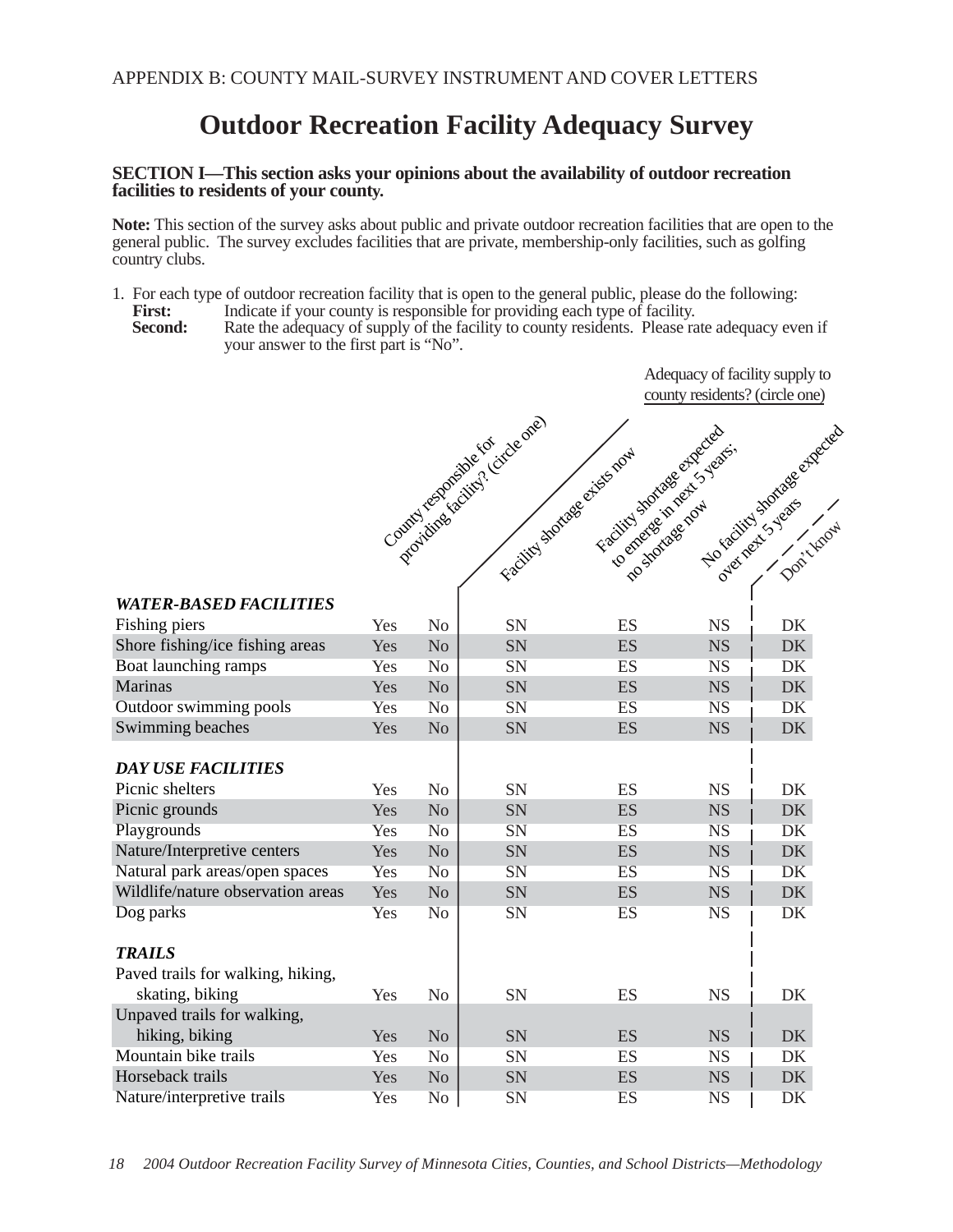*(continuation of Question 1)*

|                                    |            |                      | Providing testamental circle one) | Facility shortage expected   |                        | No reciting that as expected |
|------------------------------------|------------|----------------------|-----------------------------------|------------------------------|------------------------|------------------------------|
|                                    |            |                      | Facility storage enjoyed now      | Lo entrenge in rent 5 years. |                        |                              |
|                                    |            |                      |                                   |                              |                        |                              |
|                                    |            |                      |                                   | TO STOKES DOWN               |                        | Don't Know                   |
|                                    |            |                      |                                   |                              |                        |                              |
|                                    |            |                      |                                   |                              |                        |                              |
|                                    |            |                      |                                   |                              |                        |                              |
| (TRAILS continued)                 |            |                      |                                   |                              |                        |                              |
| Motorized, off-highway vehicle     |            |                      |                                   |                              |                        |                              |
| trails (ATV, 4X4, motorcycle)      | Yes        | N <sub>0</sub>       | SN                                | ES                           | <b>NS</b>              | DK                           |
| Cross-country ski trails           | Yes        | N <sub>o</sub>       | SN                                | ES                           | <b>NS</b>              | DK                           |
| Snowmobile trails                  | Yes        | N <sub>o</sub>       | SN                                | ES                           | <b>NS</b>              | DK                           |
| <b>OVERNIGHT FACILITIES</b>        |            |                      |                                   |                              |                        |                              |
| Modern campgrounds with            |            |                      |                                   |                              |                        |                              |
| electric hookups                   | Yes        | N <sub>o</sub>       | SN                                | ES                           | <b>NS</b>              | DK                           |
| Primitive campgrounds              | Yes        | N <sub>o</sub>       | SN                                | ES                           | <b>NS</b>              | <b>DK</b>                    |
| Dispersed camping sites            | Yes        | N <sub>o</sub>       | SN                                | ES                           | <b>NS</b>              | DK                           |
| Camper cabins                      | Yes        | N <sub>o</sub>       | SN                                | ES                           | <b>NS</b>              | DK                           |
|                                    |            |                      |                                   |                              |                        |                              |
| <b>OUTDOOR SPORT COURTS</b>        |            |                      |                                   |                              |                        |                              |
| <b>&amp; FIELDS</b>                |            |                      |                                   |                              |                        |                              |
| Tennis courts                      | Yes        | N <sub>o</sub>       | SN                                | ES                           | <b>NS</b>              | DK                           |
| <b>Basketball courts</b>           | Yes        | N <sub>o</sub>       | SN                                | ES                           | <b>NS</b>              | <b>DK</b>                    |
| Volleyball courts                  | Yes        | N <sub>o</sub>       | SN                                | ES                           | <b>NS</b>              | DK                           |
| <b>Baseball fields</b>             | Yes        | N <sub>o</sub>       | SN                                | <b>ES</b>                    | <b>NS</b>              | <b>DK</b>                    |
| Softball fields                    | Yes        | N <sub>o</sub>       | SN                                | ES                           | <b>NS</b>              | DK                           |
| Football fields                    | Yes        | N <sub>o</sub>       | <b>SN</b>                         | <b>ES</b>                    | <b>NS</b>              | <b>DK</b>                    |
| Soccer fields                      | Yes        | N <sub>o</sub>       | SN                                | ES                           | <b>NS</b>              | DK                           |
| Golf courses                       | Yes        | N <sub>o</sub>       | SN                                | <b>ES</b>                    | <b>NS</b>              | <b>DK</b>                    |
| Archery ranges                     | Yes        | No                   | SN                                | ES                           | <b>NS</b>              | DK                           |
| Rifle-pistol ranges                | Yes        | N <sub>o</sub>       | SN                                | ES                           | <b>NS</b>              | <b>DK</b>                    |
| Running tracks<br>Ice rinks        | Yes        | No                   | SN                                | ES                           | <b>NS</b>              | DK                           |
| Downhill ski areas                 | Yes        | No                   | SN                                | <b>ES</b>                    | <b>NS</b>              | DK                           |
| Snow boarding areas                | Yes        | N <sub>0</sub><br>No | SN<br>SN                          | ES                           | <b>NS</b>              | DK                           |
| Sledding hills                     | Yes<br>Yes | No                   | SN                                | ES<br><b>ES</b>              | <b>NS</b><br><b>NS</b> | $\rm DK$<br>DK               |
| Skateboard parks                   | Yes        | No                   | SN                                | ES                           | <b>NS</b>              | $DK$                         |
|                                    |            |                      |                                   |                              |                        |                              |
| <b>HUNTING FACILITIES</b>          |            |                      |                                   |                              |                        |                              |
| Big game hunting areas             | Yes        | N <sub>0</sub>       | SN                                | ES                           | <b>NS</b>              | DK                           |
| Small game hunting areas           | Yes        | No                   | SN                                | <b>ES</b>                    | <b>NS</b>              | DK                           |
| Waterfowl hunting areas            | Yes        | N <sub>0</sub>       | SN                                | ES                           | <b>NS</b>              | DK                           |
| Hunter walking trails              | Yes        | No                   | SN                                | <b>ES</b>                    | <b>NS</b>              | DK                           |
| Accessible hunting blinds, stands, |            |                      |                                   |                              |                        |                              |
| areas for people with disabilities | Yes        | No                   | ${\rm SN}$                        | ES                           | <b>NS</b>              | DK                           |

Adequacy of facility supply to county residents? (circle one)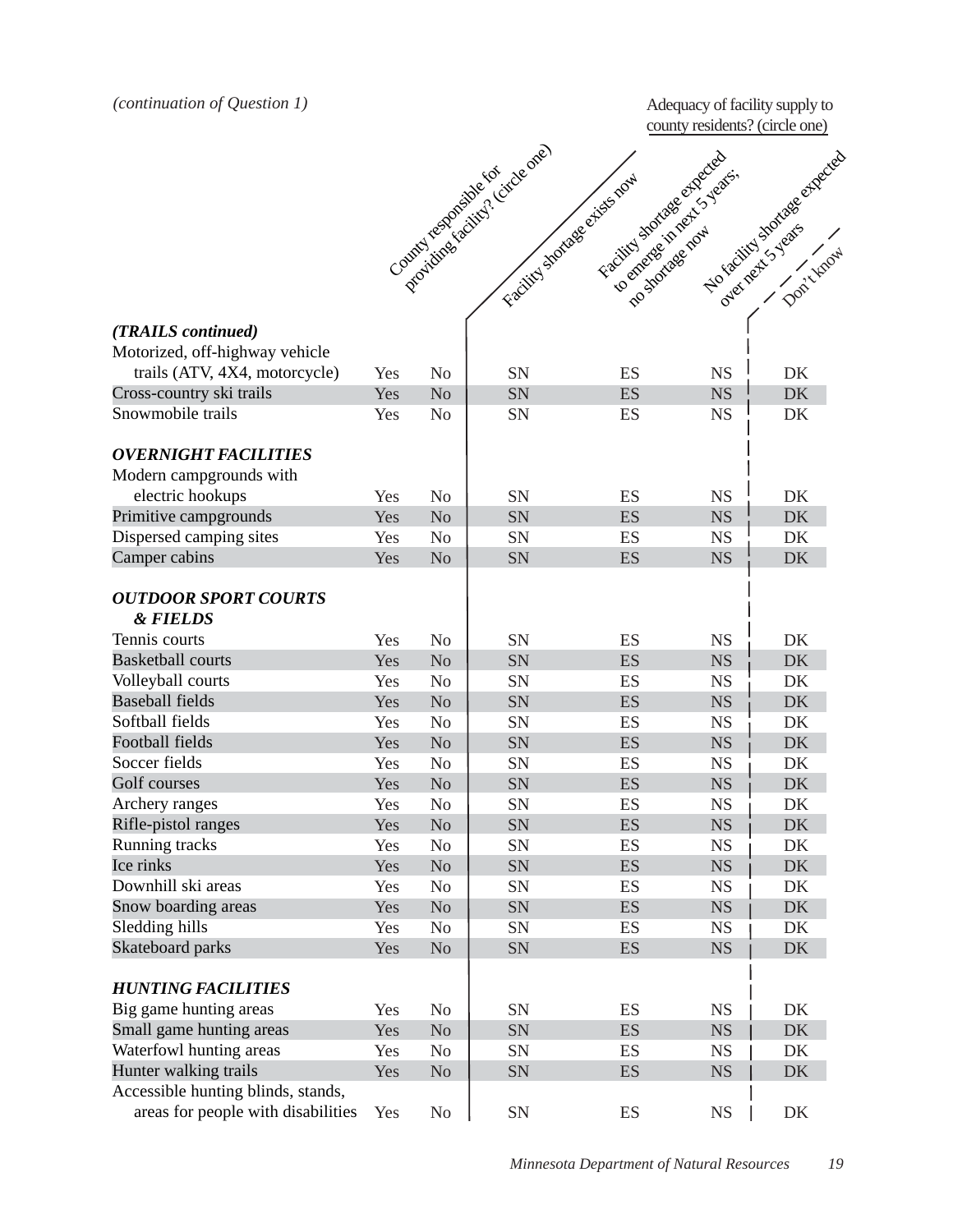2. Are there facilities missing from the preceding list that (i) your county is responsible for, and (ii) are in short supply now or will be in short supply within 5 years? If so, please describe these facilities.

3. Of the facilities in the preceding list that your county is responsible for, which are the top three in need of expansion?

4. Of the facilities in the preceding list that your county is responsible for, which are the top three in need of renovation?

5. What is your 2004 **operating budget** for parks and outdoor recreation services? Include your outdoor recreation enterprise services in your answer.

\$\_\_\_\_\_\_\_\_\_\_\_\_\_ amount

5a. Approximately how is your 2004 **operating budget** distributed across the following four categories? Please respond in percents.

| Maintenance funds                                  |         | $\%$ |
|----------------------------------------------------|---------|------|
| Outdoor recreation and education programming funds |         | $\%$ |
| Overall administration funds                       |         | 0/2  |
| Total                                              | $100\%$ |      |

6. What is your 2004 **capital improvement budget** for parks and outdoor recreation services? Include all sources of funding. We recognize that this amount may fluctuate significantly from year to year.  $\frac{\S_{\text{max}}}{\S_{\text{max}}}$  amount

6a. Approximately how is your 2004 **capital improvement budget** distributed across the following four categories? Please respond in percents.

| Renovation and replacement funds |         | $\%$ |
|----------------------------------|---------|------|
| New facility development funds   |         | $\%$ |
| Land acquisition funds           |         | $\%$ |
| Total                            | $100\%$ |      |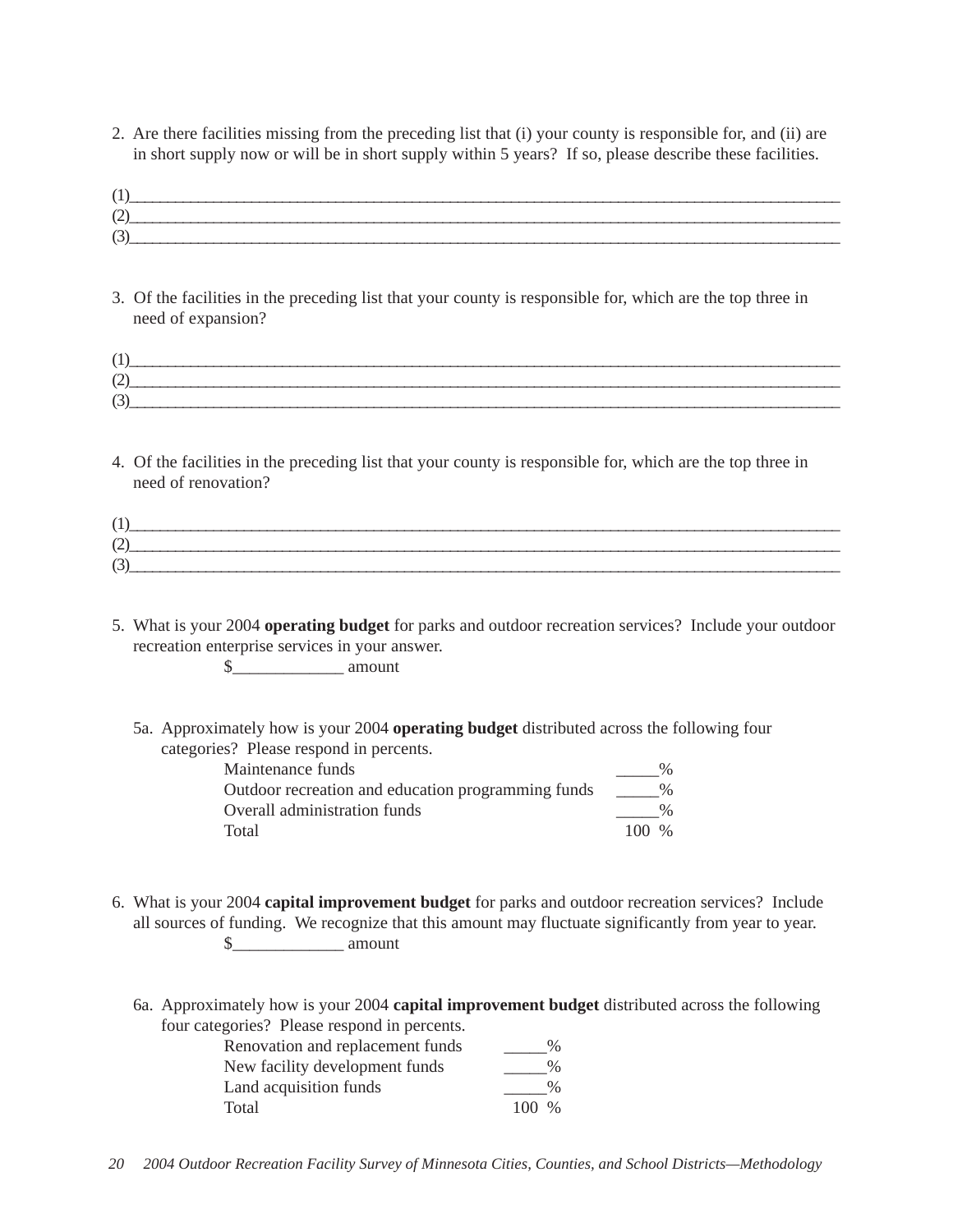## **SECTION II—This section asks your opinions about problems facing the outdoor recreation system in your county.**

7. Outdoor recreation systems can face a wide variety of problems. For each of the following potential problems, please indicate how much of a problem (if any) it is in the outdoor recreation system **operated by your county**. (Circle one response for each)

| <b>operated by your county.</b> (Circle one response for each) |                |           |              |           |                           |                                                               |  |
|----------------------------------------------------------------|----------------|-----------|--------------|-----------|---------------------------|---------------------------------------------------------------|--|
|                                                                |                |           |              |           |                           |                                                               |  |
|                                                                |                |           |              |           |                           | Don't know                                                    |  |
|                                                                |                |           |              |           |                           |                                                               |  |
| Potential problem                                              |                |           |              |           |                           | Note 3 Principle of the problem of the problem of the problem |  |
| <b>MEETING PUBLIC NEEDS</b>                                    |                |           |              |           |                           |                                                               |  |
| Meeting the needs of older people                              | $\mathbf N$    | <b>SL</b> | M            | <b>SE</b> | V                         | DK                                                            |  |
| Meeting the needs of families                                  | ${\bf N}$      | <b>SL</b> | M            | <b>SE</b> | $\mathbf V$               | <b>DK</b>                                                     |  |
| Meeting the needs of youth through programming                 | $\overline{N}$ | SL        | M            | <b>SE</b> | $\overline{\mathsf{V}}$   | DK                                                            |  |
| Meeting the needs of youth through the provision of            |                |           |              |           |                           |                                                               |  |
| facilities                                                     | $\mathbf N$    | <b>SL</b> | M            | <b>SE</b> | V                         | <b>DK</b>                                                     |  |
| Meeting the needs of diverse cultures in your area             | $\mathbf N$    | <b>SL</b> | M            | <b>SE</b> | V                         | DK                                                            |  |
| Meeting accessibility standards                                | $\mathbf N$    | <b>SL</b> | M            | <b>SE</b> | V                         | DK                                                            |  |
| Providing a safe environment                                   | $\mathbf N$    | <b>SL</b> | M            | <b>SE</b> | $\mathbf V$               | DK                                                            |  |
| Providing undeveloped public lands for youth to                |                |           |              |           |                           |                                                               |  |
| explore and enjoy                                              | $\mathbf N$    | <b>SL</b> | $\mathbf{M}$ | <b>SE</b> | $\mathbf V$               | DK                                                            |  |
| Providing full size athletic fields                            | $\mathbf N$    | <b>SL</b> | M            | <b>SE</b> | V                         | DK                                                            |  |
| Meeting demand for off-leash dog areas                         | ${\bf N}$      | <b>SL</b> | $\mathbf M$  | <b>SE</b> | $\mathbf V$               | DK                                                            |  |
| Meeting demand for public water access for                     |                |           |              |           |                           |                                                               |  |
| swimming, boating, and fishing                                 | N              | <b>SL</b> | M            | <b>SE</b> | $\mathbf V$               | DK                                                            |  |
| Including off-street walking or biking paths                   |                |           |              |           |                           |                                                               |  |
| (including sidewalks) during development or                    |                |           |              |           |                           |                                                               |  |
| redevelopment                                                  | $\mathbf N$    | <b>SL</b> | $\mathbf{M}$ | <b>SE</b> | V                         | DK                                                            |  |
|                                                                |                |           |              |           |                           |                                                               |  |
|                                                                |                |           |              |           |                           |                                                               |  |
| <b>LAND PROTECTION</b>                                         |                |           |              |           |                           |                                                               |  |
| Reserving open-space lands from development or                 |                |           |              |           |                           |                                                               |  |
| redevelopment                                                  | N              | <b>SL</b> | M            | <b>SE</b> | V                         | DK                                                            |  |
| Reserving significant natural resource areas from              |                |           |              |           |                           |                                                               |  |
| development or redevelopment                                   | N              | <b>SL</b> | $\mathbf{M}$ | <b>SE</b> | $\mathbf V$               | DK                                                            |  |
| Reserving historical or cultural resources from                |                |           |              |           |                           |                                                               |  |
| development or redevelopment                                   | N              | <b>SL</b> | M            | <b>SE</b> | V                         | DK                                                            |  |
|                                                                |                |           |              |           |                           |                                                               |  |
| <b>MANAGEMENT</b>                                              |                |           |              |           |                           |                                                               |  |
| Alleviating user conflicts                                     | $\mathbf N$    | SL        | M            | <b>SE</b> | V                         | DK                                                            |  |
| Informing visitors of rules and regulations                    | $\mathbf N$    | <b>SL</b> | $\mathbf M$  | <b>SE</b> | $\mathbf V$               | <b>DK</b>                                                     |  |
| Enforcing rules and regulations                                | $\mathbf N$    | <b>SL</b> | M            | <b>SE</b> | V                         | DK                                                            |  |
| Alleviating visitor caused impacts on                          |                |           |              |           |                           |                                                               |  |
| natural resources                                              | N              | <b>SL</b> | $\mathbf{M}$ | <b>SE</b> | $\mathbf V$               | <b>DK</b>                                                     |  |
| Working with other outdoor recreation providers                | N              | <b>SL</b> | M            | <b>SE</b> | V                         | DK                                                            |  |
| Setting user fees so that costs do not hinder                  |                |           |              |           |                           |                                                               |  |
| participation                                                  | $\mathbf N$    | <b>SL</b> | M            | <b>SE</b> | $\boldsymbol{\mathrm{V}}$ | DK                                                            |  |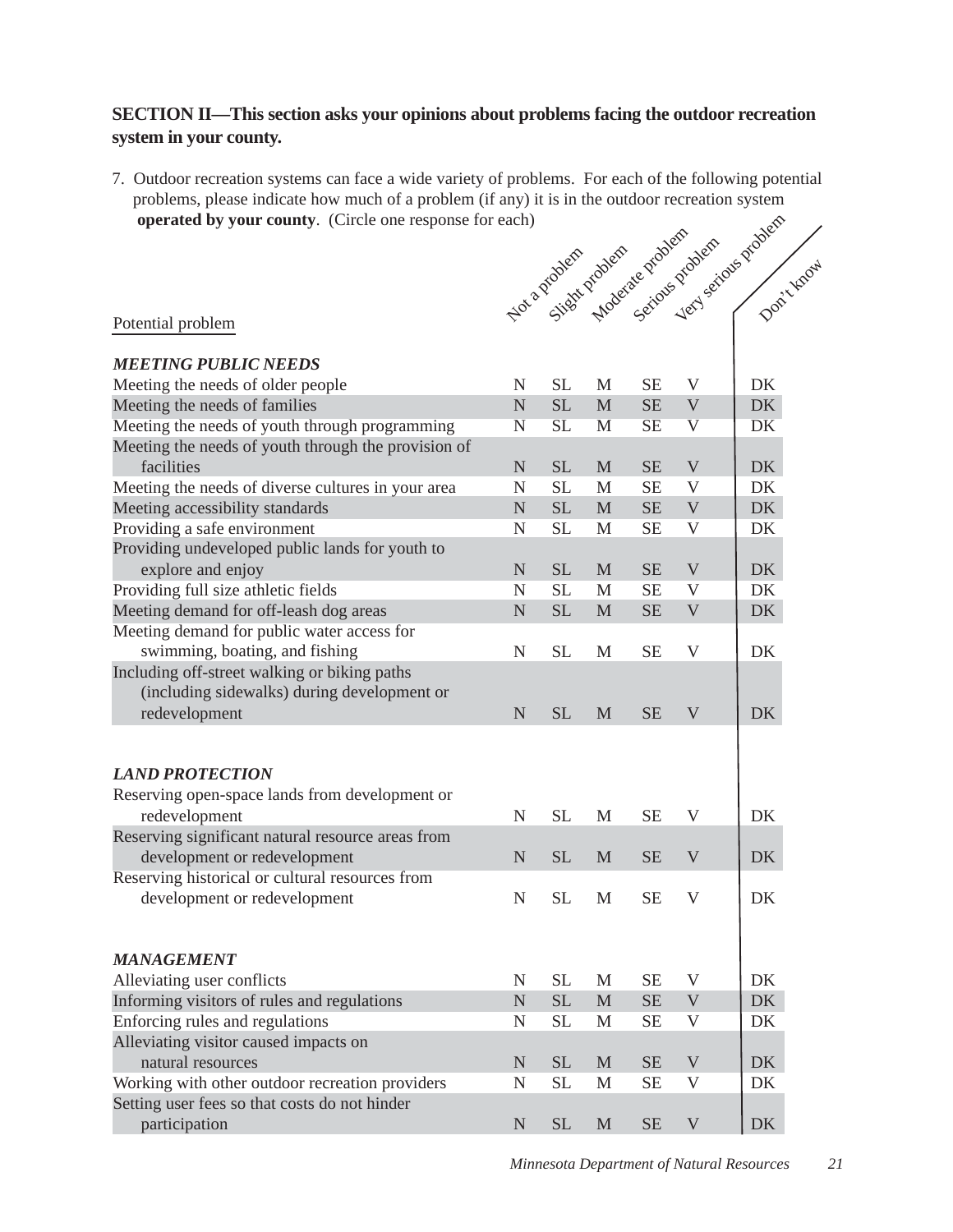#### *(continuation of Question 7)*

|                                                    |   |           |              |           |   | Note problem problem stroken degrees problem |  |
|----------------------------------------------------|---|-----------|--------------|-----------|---|----------------------------------------------|--|
| Potential problem                                  |   |           |              |           |   |                                              |  |
| <b>FUNDING</b>                                     |   |           |              |           |   |                                              |  |
| Obtaining daily maintenance funds                  | N | SL.       | M            | <b>SE</b> | V | DK                                           |  |
| Obtaining scheduled preventative maintenance funds | N | SL        | $\mathbf{M}$ | <b>SE</b> | V | DK                                           |  |
| Obtaining outdoor recreation and education pro-    |   |           |              |           |   |                                              |  |
| gramming funds                                     | N | SL.       | M            | <b>SE</b> | V | DK                                           |  |
| Obtaining overall recreation administration funds  | N | <b>SL</b> | M            | <b>SE</b> | V | <b>DK</b>                                    |  |
| Obtaining major renovation funds                   | N | SL        | M            | <b>SE</b> | V | DK                                           |  |
| Obtaining facility replacement funds               | N | <b>SL</b> | M            | <b>SE</b> | V | DK                                           |  |
| Obtaining new facility development funds           | N | SL        | M            | <b>SE</b> | V | DK                                           |  |
| Obtaining land acquisition funds                   | N | SL        | M            | <b>SE</b> | V | <b>DK</b>                                    |  |

8. What is your job title?

*Thank you for your input. Please place the survey in its envelope and drop it in the mail.*

Survey  $#_$ 

This survey number is only used to keep track of who has completed the survey and who has not. We will send replacement surveys to those who don't respond in three weeks. Your answers are strictly confidential and will never be associated with your name.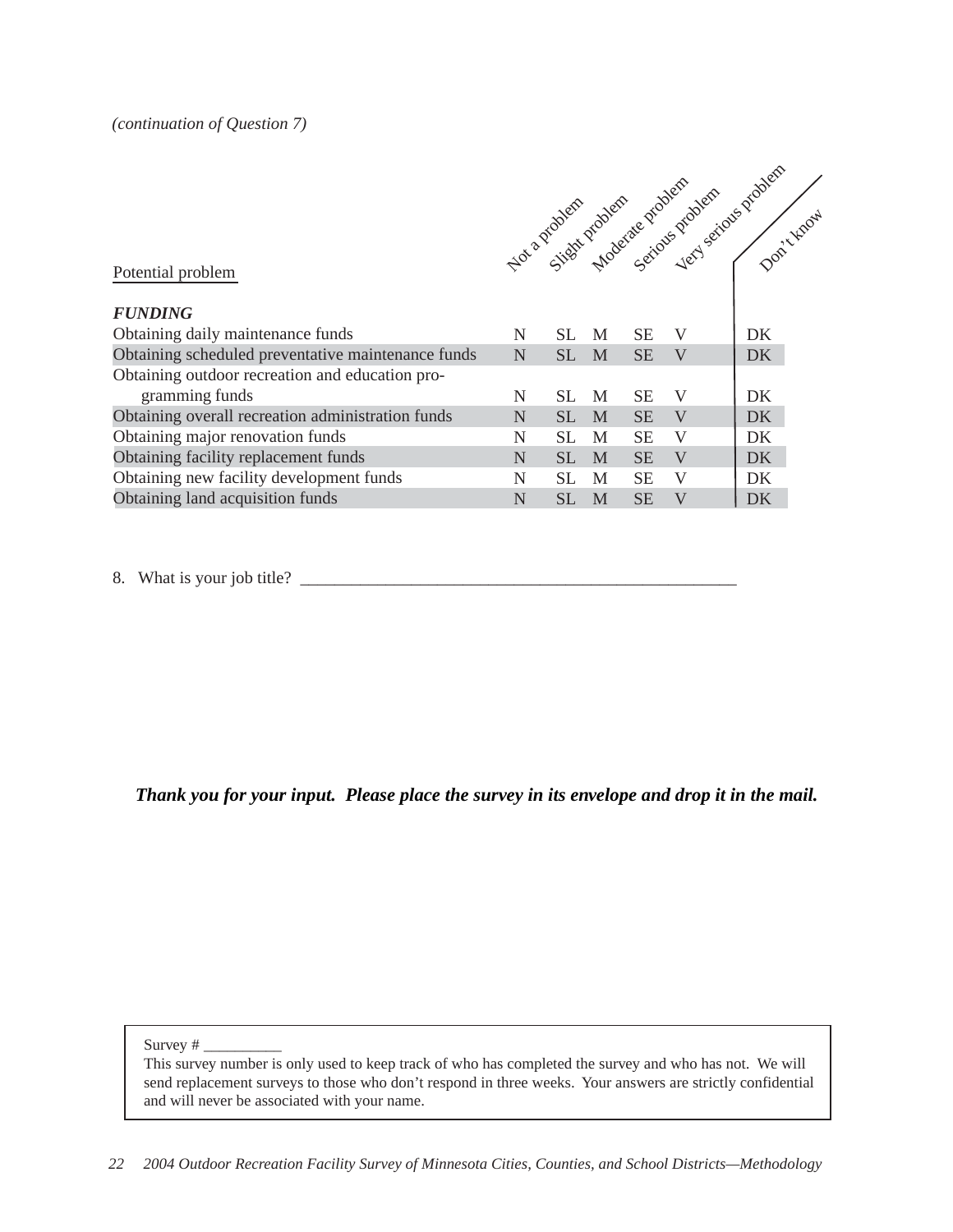Dear «Fname» «Lname»,

We—the Minnesota Department of Natural Resources—would like to hear from you about the availability of outdoor recreation facilities to residents of your county. We are very interested in the types of facilities available and if they are meeting the needs of the residents of your county. We make many decisions that affect outdoor recreation in Minnesota. Survey results will be used to help us allocate outdoor recreation grants.

In addition to surveying counties such as yours, we are also surveying cities and school districts on their outdoor recreation facilities. Individual residents have also been surveyed on their uses of the outdoors for recreation.

**Please take 15 minutes to fill out the enclosed survey and return it to us.** You are one of only a small number of Minnesotan county officials who is being asked to complete this survey. If you have another individual who might better respond to this survey, please pass it on to them. Survey answers are strictly confidential and will never be associated with your county.

If you have any questions about this survey, please contact Ron Sushak at 651-296- 0567, or send him an email at ron.sushak@dnr.state.mn.us.

Thank you for your help.

Sincerely,

Vayne Sames

Wayne Sames Outdoor Recreation Grants Manager

Survey #: «ID»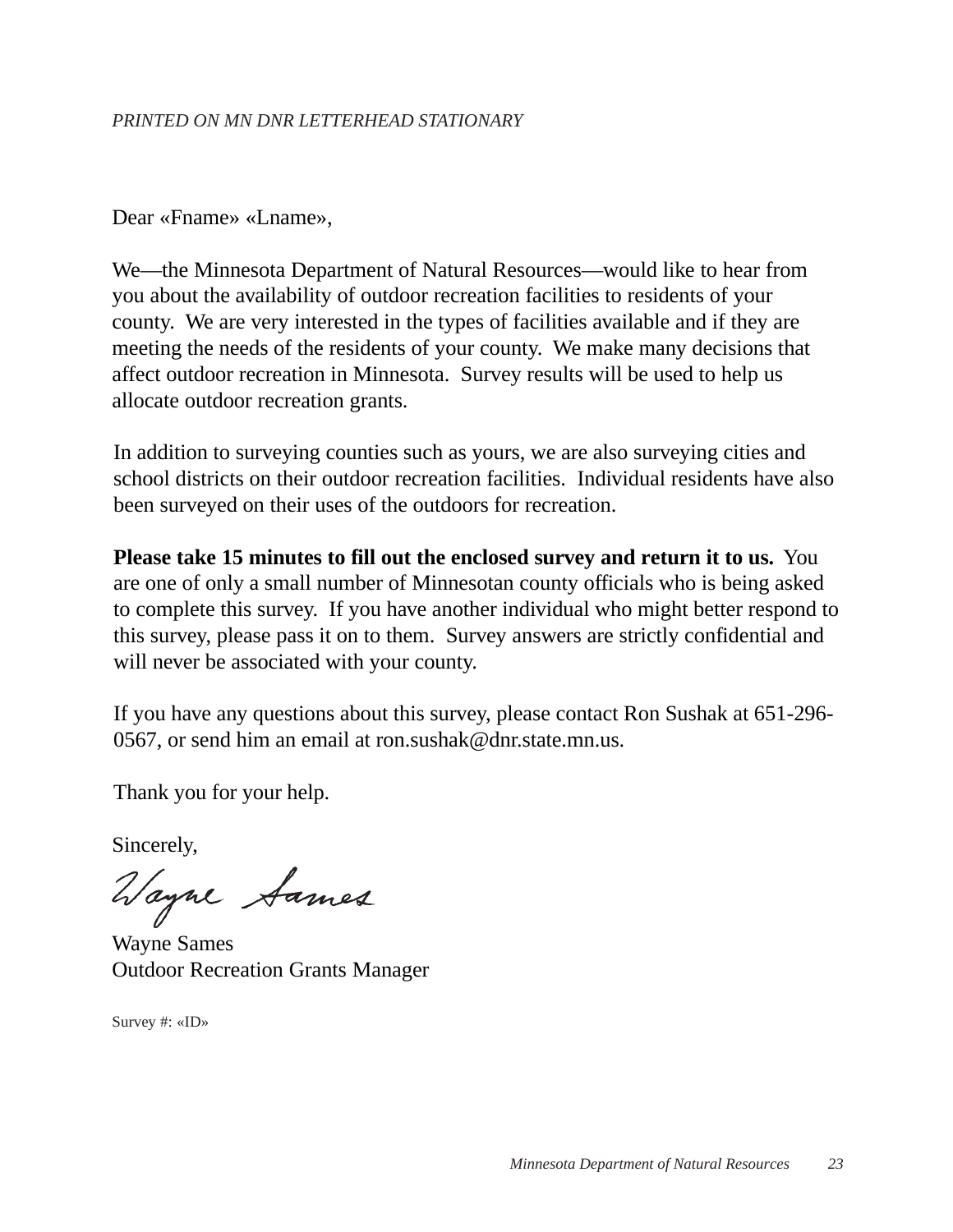Dear «Fname» «Lname»,

About three weeks ago, we sent you a survey that asked about outdoor recreation facilities available to residents of your county. We have received many valuable responses to our survey, but we have missed hearing from you.

**Even if you provide few outdoor recreation facilities (or none at all), we want to hear from you.** We are very interested in the types of facilities available and if they are meeting the needs of the residents of your county. We make many decisions that affect outdoor recreation in Minnesota. Survey results will be used to help us allocate outdoor recreation grants.

In addition to surveying counties such as yours, we are also surveying cities and school districts on their outdoor recreation facilities. Individual residents have also been surveyed on their uses of the outdoors for recreation.

**Please take 15 minutes to fill out the enclosed survey and return it to us.** You are one of only a small number of Minnesotan county officials who is being asked to complete this survey. If you have another individual who might better respond to this survey, please pass it on to them. Survey answers are strictly confidential and will never be associated with your county.

If you have any questions about this survey, please contact Ron Sushak at 651-296-0567, or send him an email at ron.sushak@dnr.state.mn.us.

Thank you for your help.

Sincerely,

Vayne Sames

Wayne Sames Outdoor Recreation Grants Manager

Survey #: «ID»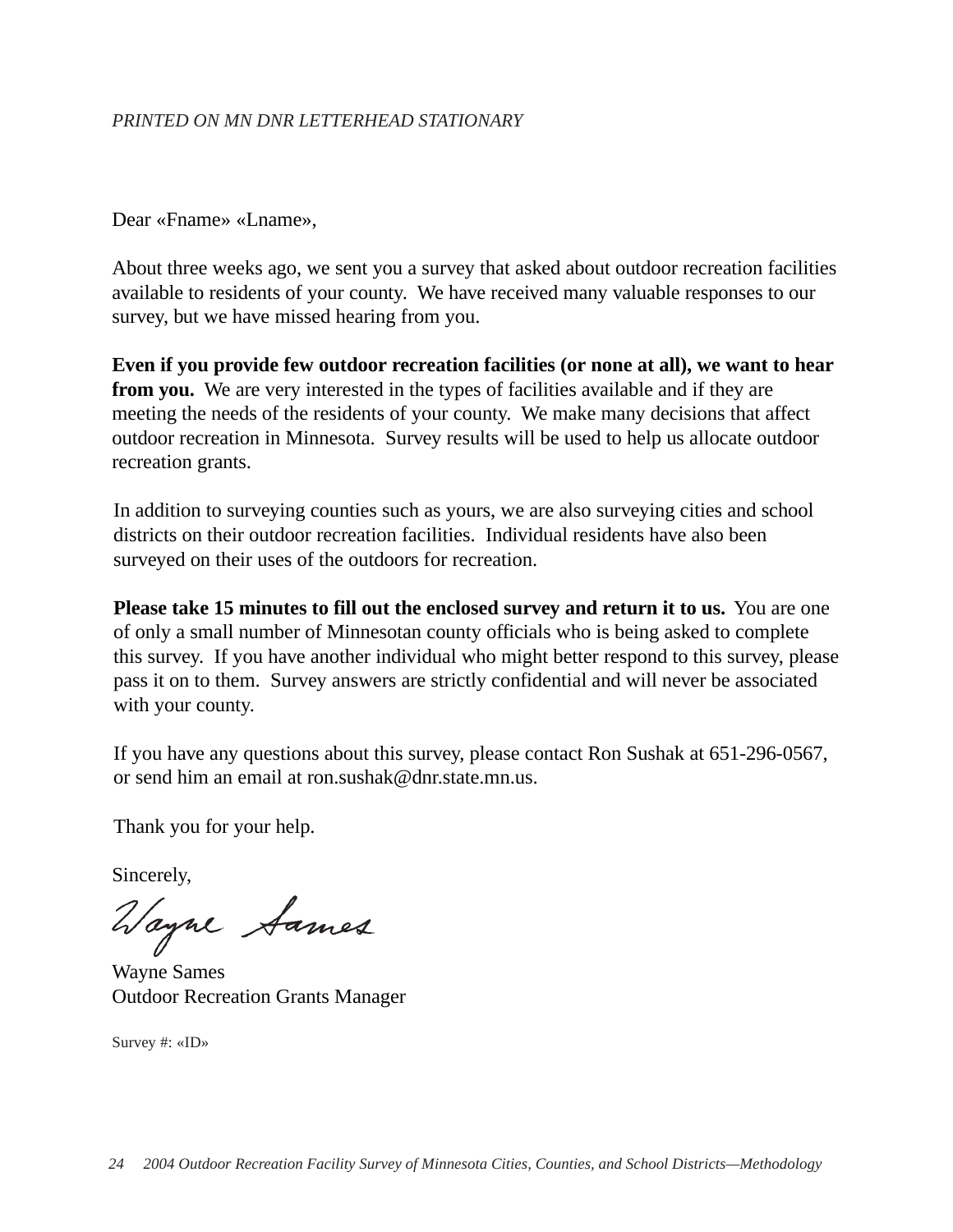Dear «Fname» «Lname»,

Over the last six weeks, we sent you two surveys that asked about outdoor recreation facilities available to residents of your county. We have received many valuable responses to our survey, but we have missed hearing from you.

**Even if you provide few outdoor recreation facilities (or none at all), we want to hear from you.** We are very interested in the types of facilities available and if they are meeting the needs of the residents of your county. We make many decisions that affect outdoor recreation in Minnesota. Survey results will be used to help us allocate outdoor recreation grants.

In addition to surveying counties such as yours, we are also surveying cities and school districts on their outdoor recreation facilities. Individual residents have also been surveyed on their uses of the outdoors for recreation.

**Please take 15 minutes to fill out the enclosed survey and return it to us.** You are one of only a small number of Minnesotan county officials who is being asked to complete this survey. If you have another individual who might better respond to this survey, please pass it on to them. Survey answers are strictly confidential and will never be associated with your county.

If you have any questions about this survey, please contact Ron Sushak at 651-296-0567, or send him an email at ron.sushak@dnr.state.mn.us.

Thank you for your help.

Sincerely,

Vayne Sames

Wayne Sames Outdoor Recreation Grants Manager

Survey #: «ID»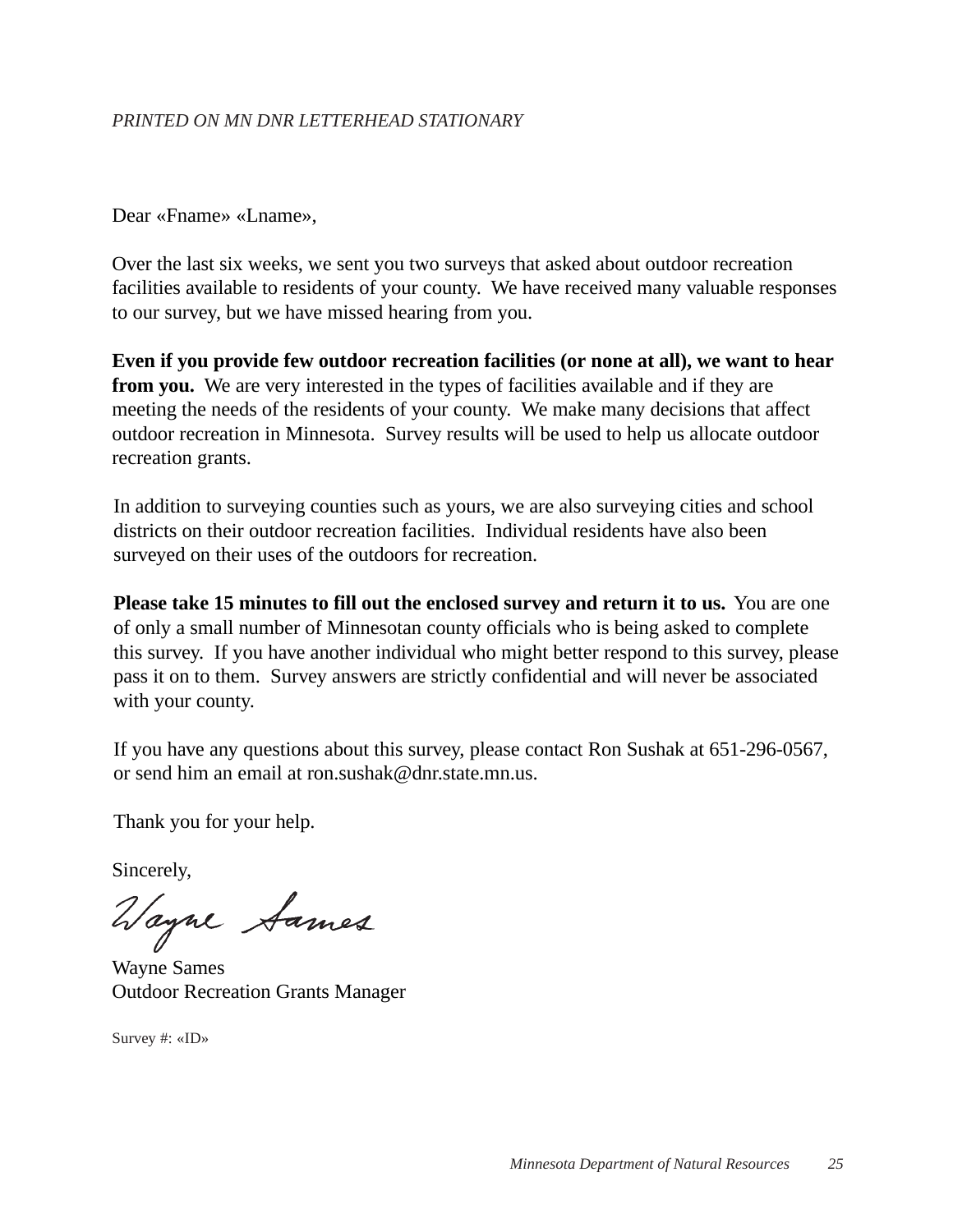## **Outdoor Recreation Facility Adequacy Survey**

#### **SECTION I—This section asks your opinions about the availability of outdoor recreation facilities to residents of your school district.**

**Note:** This section of the survey asks about public and private outdoor recreation facilities that are open to the general public. The survey excludes facilities that are private, membership-only facilities, such as golfing country clubs.

- 1. For each type of outdoor recreation facility that is open to the general public, please do the following:<br>First: Indicate if your school district is responsible for providing each type of facility.
- **Second:** Rate the adequacy of supply of the facility to school district residents. Please rate adequacy even if your answer to the first part is "No".

Adequacy of facility supply to school district residents? (circle one)

|                                   |     |                | School district responsible large | Facility shortage expected       |           | No Facility stortage expected |
|-----------------------------------|-----|----------------|-----------------------------------|----------------------------------|-----------|-------------------------------|
|                                   |     |                | Facility startage exists now      | Lo experience in recent 5 years. |           |                               |
|                                   |     |                |                                   |                                  |           |                               |
|                                   |     |                |                                   | TO STOKES OF MON                 |           | Over perty of yours           |
|                                   |     |                |                                   |                                  |           | Don't Know                    |
|                                   |     |                |                                   |                                  |           |                               |
|                                   |     |                |                                   |                                  |           |                               |
| <b>OUTDOOR SPORT COURTS</b>       |     |                |                                   |                                  |           |                               |
| <b>&amp; FIELDS</b>               |     |                |                                   |                                  |           |                               |
| Tennis courts                     | Yes | N <sub>o</sub> | SN                                | ES                               | <b>NS</b> | DK                            |
| <b>Basketball courts</b>          | Yes | N <sub>o</sub> | SN                                | <b>ES</b>                        | <b>NS</b> | $\rm DK$                      |
| Volleyball courts                 | Yes | N <sub>o</sub> | SN                                | ES                               | <b>NS</b> | <b>DK</b>                     |
| <b>Baseball fields</b>            | Yes | N <sub>o</sub> | SN                                | ES                               | <b>NS</b> | <b>DK</b>                     |
| Softball fields                   | Yes | N <sub>o</sub> | SN                                | ES                               | <b>NS</b> | DK                            |
| Football fields                   | Yes | N <sub>o</sub> | SN                                | <b>ES</b>                        | <b>NS</b> | <b>DK</b>                     |
| Soccer fields                     | Yes | N <sub>o</sub> | SN                                | ES                               | <b>NS</b> | <b>DK</b>                     |
| Golf courses                      | Yes | N <sub>o</sub> | SN                                | ES                               | <b>NS</b> | <b>DK</b>                     |
| Archery ranges                    | Yes | N <sub>o</sub> | SN                                | ES                               | <b>NS</b> | DK                            |
| Running tracks                    | Yes | N <sub>o</sub> | SN                                | ES                               | <b>NS</b> | <b>DK</b>                     |
| Ice rinks                         | Yes | N <sub>o</sub> | SN                                | <b>ES</b>                        | <b>NS</b> | <b>DK</b>                     |
| Downhill ski areas                | Yes | N <sub>o</sub> | SN                                | <b>ES</b>                        | <b>NS</b> | <b>DK</b>                     |
| Snow boarding areas               | Yes | N <sub>o</sub> | SN                                | <b>ES</b>                        | <b>NS</b> | <b>DK</b>                     |
| Sledding hills                    | Yes | N <sub>o</sub> | SN                                | ES                               | <b>NS</b> | $DK$                          |
| Skateboard parks                  | Yes | N <sub>o</sub> | SN                                | ES                               | <b>NS</b> | DK                            |
|                                   |     |                |                                   |                                  |           |                               |
| <b>DAY USE FACILITIES</b>         |     |                |                                   |                                  |           |                               |
| Picnic shelters                   | Yes | N <sub>o</sub> | SN                                | ES                               | <b>NS</b> | DK                            |
| Picnic grounds                    | Yes | N <sub>o</sub> | SN                                | <b>ES</b>                        | <b>NS</b> | <b>DK</b>                     |
| Playgrounds                       | Yes | N <sub>o</sub> | SN                                | ES                               | <b>NS</b> | DK                            |
| Nature/Interpretive centers       | Yes | N <sub>o</sub> | <b>SN</b>                         | <b>ES</b>                        | <b>NS</b> | <b>DK</b>                     |
| Natural park areas/open spaces    | Yes | N <sub>o</sub> | SN                                | <b>ES</b>                        | <b>NS</b> | DK                            |
| Wildlife/nature observation areas | Yes | N <sub>o</sub> | SN                                | <b>ES</b>                        | <b>NS</b> | <b>DK</b>                     |
| Dog parks                         | Yes | N <sub>o</sub> | SN                                | ES                               | <b>NS</b> | <b>DK</b>                     |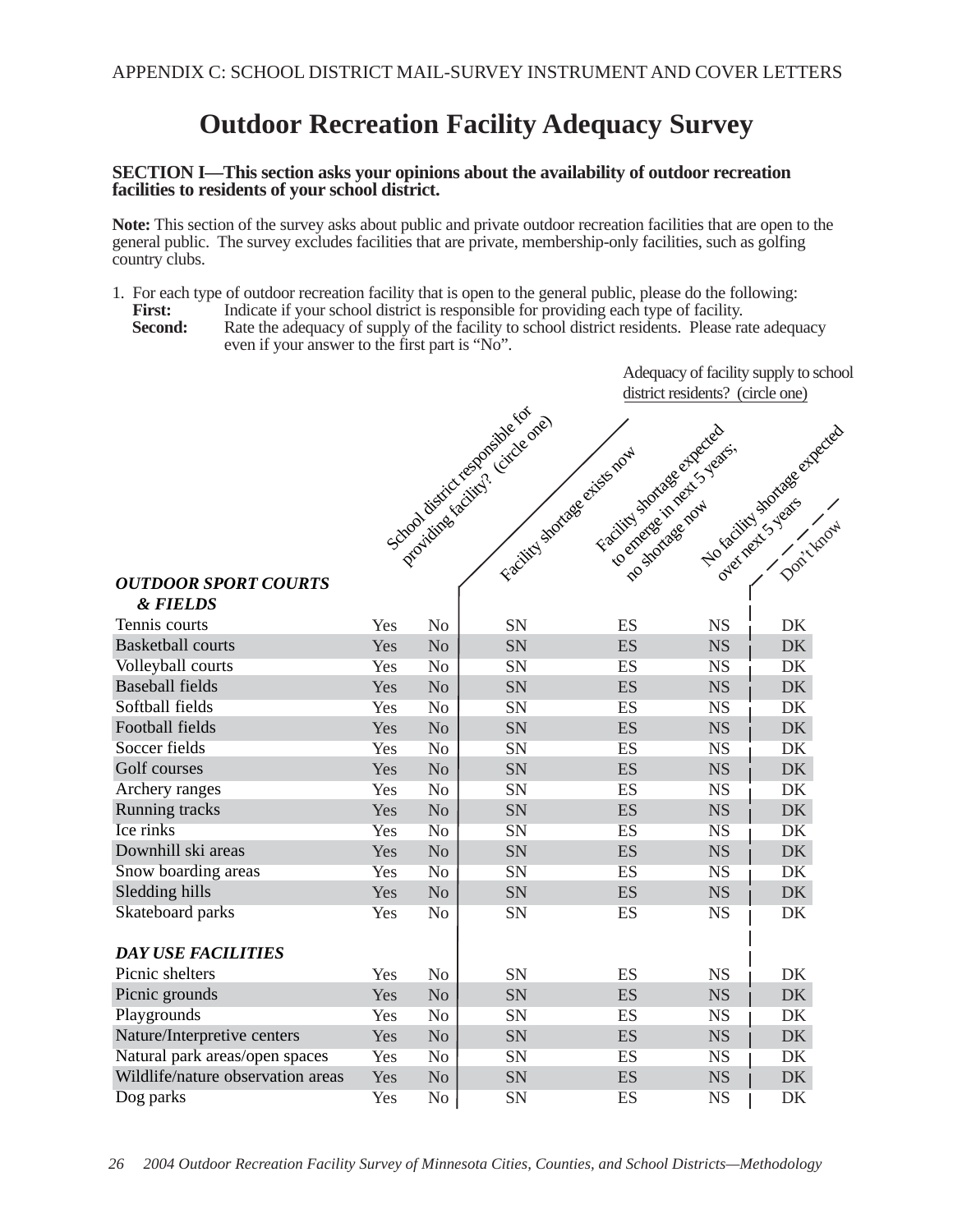*(continuation of Question 1)*

|                                   |     |                | School district responsible fores<br>Facility storage exists now | Feeding Storage of Assession |           | No recition statistics experience |
|-----------------------------------|-----|----------------|------------------------------------------------------------------|------------------------------|-----------|-----------------------------------|
| <b>TRAILS</b>                     |     |                |                                                                  |                              |           |                                   |
| Paved trails for walking, hiking, |     |                |                                                                  |                              |           |                                   |
| skating, biking                   | Yes | N <sub>0</sub> | SN                                                               | ES                           | <b>NS</b> | DK                                |
| Unpaved trails for walking,       |     |                |                                                                  |                              |           |                                   |
| hiking, biking                    | Yes | N <sub>o</sub> | SN                                                               | ES                           | <b>NS</b> | <b>DK</b>                         |
| Mountain bike trails              | Yes | N <sub>0</sub> | <b>SN</b>                                                        | ES                           | <b>NS</b> | DK                                |
| Horseback trails                  | Yes | N <sub>o</sub> | SN                                                               | ES                           | <b>NS</b> | <b>DK</b>                         |
| Nature/interpretive trails        | Yes | N <sub>o</sub> | SN                                                               | <b>ES</b>                    | <b>NS</b> | <b>DK</b>                         |
| Motorized, off-highway vehicle    |     |                |                                                                  |                              |           |                                   |
| trails (ATV, 4X4, motorcycle)     | Yes | N <sub>o</sub> | SN                                                               | ES                           | <b>NS</b> | DK                                |
| Cross-country ski trails          | Yes | No             | SN                                                               | ES                           | <b>NS</b> | DK                                |
| Snowmobile trails                 | Yes | N <sub>o</sub> | SN                                                               | <b>ES</b>                    | <b>NS</b> | <b>DK</b>                         |

2. Are there facilities missing from the preceding list that (i) your school district is responsible for, and (ii) are in short supply now or will be in short supply within 5 years? If so, please describe these facilities.

3. Of the facilities in the preceding list that your school district is responsible for, which are the top three in need of expansion?

| $\sqrt{2}$<br>-- |  |
|------------------|--|
| $\sqrt{2}$       |  |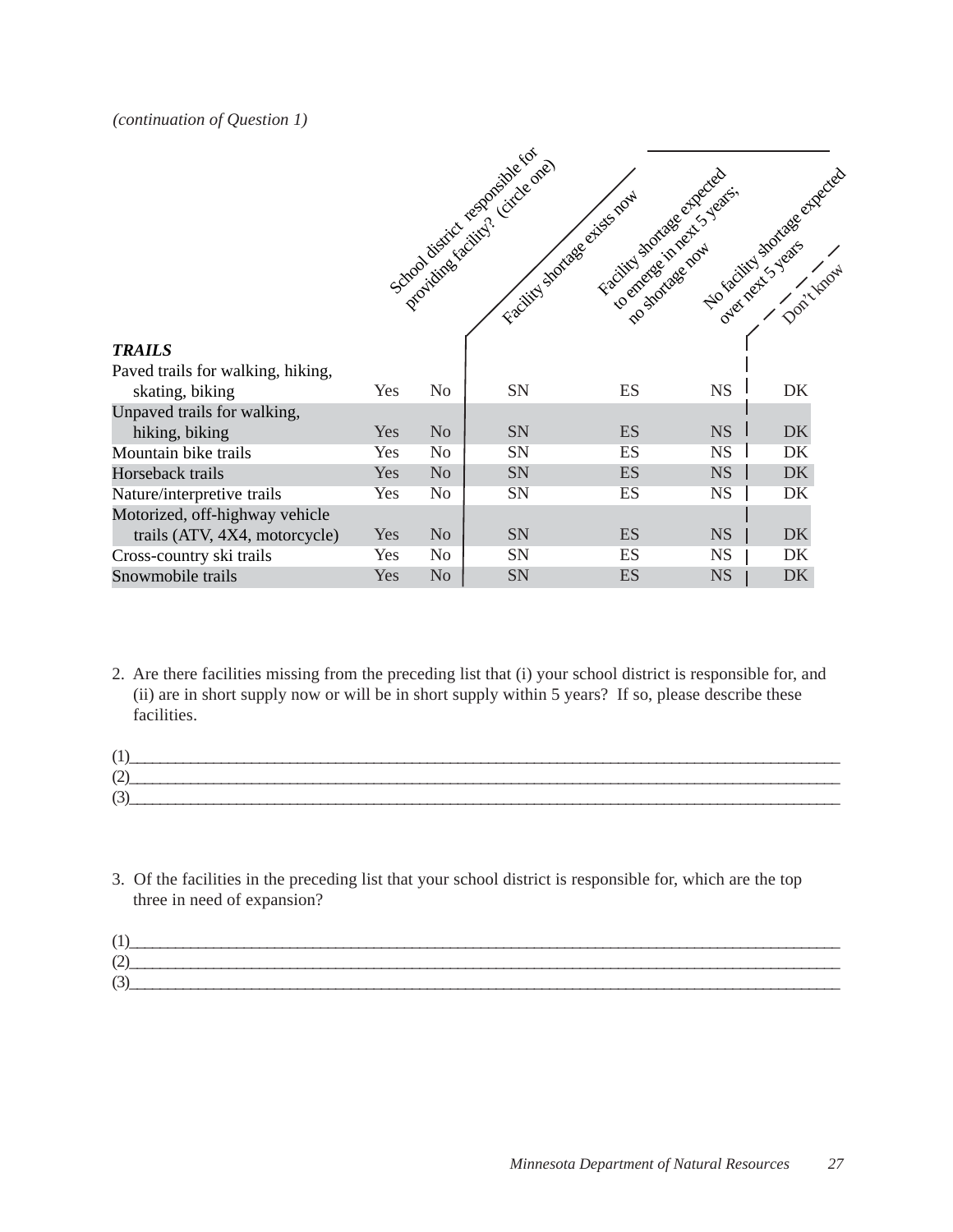4. Of the facilities in the preceding list that your school district is responsible for, which are the top three in need of renovation?

5. What is your 2004 **operating budget** for parks and outdoor recreation services? Include your outdoor recreation enterprise services in your answer.

 $\frac{\S_{\text{max}}}{\S_{\text{max}}}$  amount

5a. Approximately how is your 2004 **operating budget** distributed across the following four categories? Please respond in percents.

| Maintenance funds                                  | $\%$          |
|----------------------------------------------------|---------------|
| Outdoor recreation and education programming funds | $\frac{0}{0}$ |
| Overall administration funds                       | $\%$          |
| Total                                              | $100\%$       |

- 6. What is your 2004 **capital improvement budget** for parks and outdoor recreation services? Include all sources of funding. We recognize that this amount may fluctuate significantly from year to year. \$\_\_\_\_\_\_\_\_\_\_\_\_\_ amount
	- 6a. Approximately how is your 2004 **capital improvement budget** distributed across the following four categories? Please respond in percents.

| Renovation and replacement funds |         | $\%$ |
|----------------------------------|---------|------|
| New facility development funds   |         | $\%$ |
| Land acquisition funds           |         | $\%$ |
| Total                            | $100\%$ |      |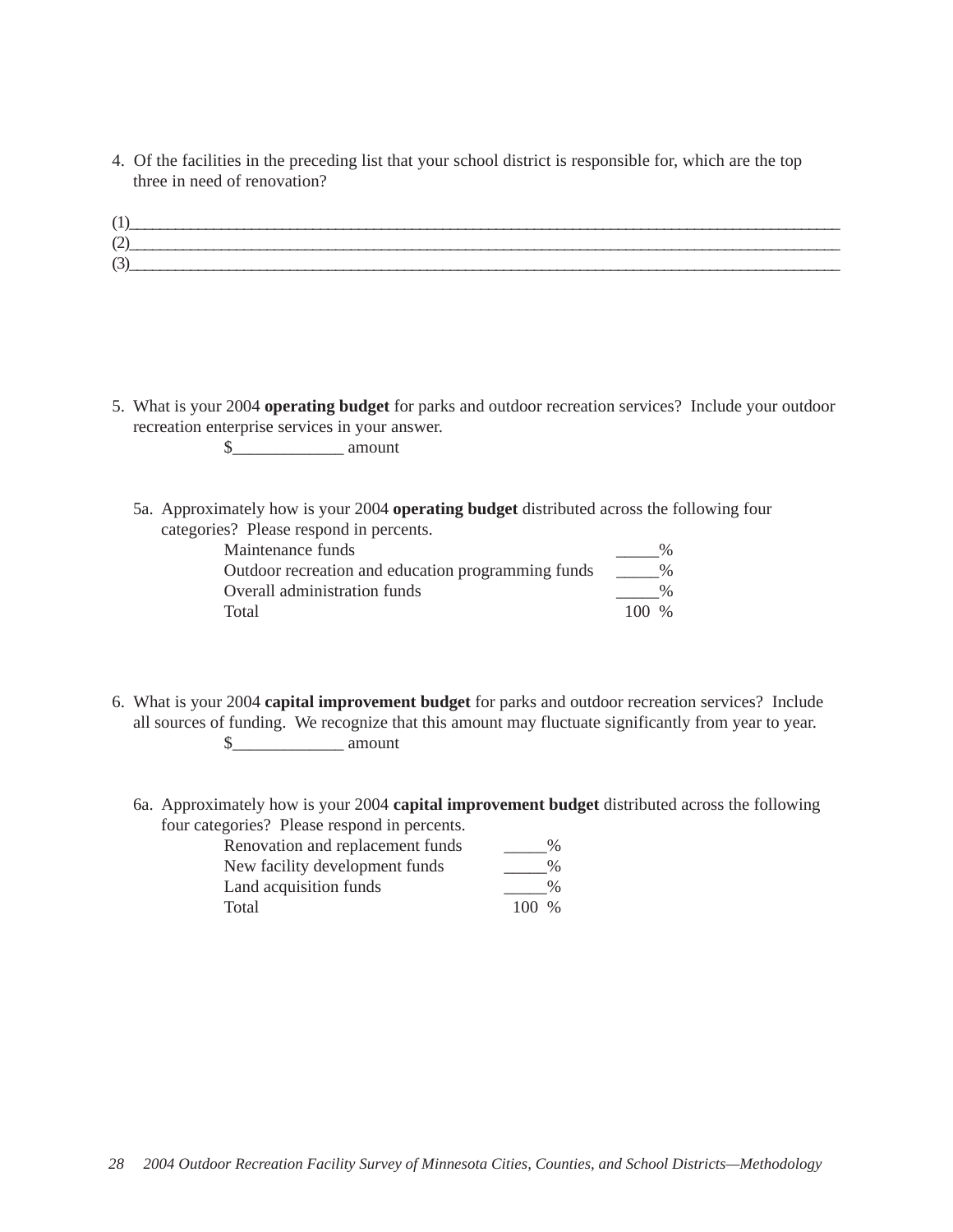## **SECTION II—This section asks your opinions about problems facing the outdoor recreation system in your school district.**

7. Outdoor recreation systems can face a wide variety of problems. For each of the following potential problems, please indicate how much of a problem (if any) it is in the outdoor recreation system **operated by your school district**. (Circle one response for each)

| operated by your school district. (Circle one response for each)<br>Not a project projects of diverse projects and the |                |           |                         |           |                           |            |  |
|------------------------------------------------------------------------------------------------------------------------|----------------|-----------|-------------------------|-----------|---------------------------|------------|--|
|                                                                                                                        |                |           |                         |           |                           |            |  |
|                                                                                                                        |                |           |                         |           |                           |            |  |
|                                                                                                                        |                |           |                         |           |                           |            |  |
| Potential problem                                                                                                      |                |           |                         |           |                           | Don't Knox |  |
|                                                                                                                        |                |           |                         |           |                           |            |  |
| <i><b>MEETING PUBLIC NEEDS</b></i>                                                                                     |                |           |                         |           |                           |            |  |
| Meeting the needs of older people                                                                                      | N              | SL        | M                       | <b>SE</b> | $\mathbf{V}$              | <b>DK</b>  |  |
| Meeting the needs of families                                                                                          | $\mathbf N$    | <b>SL</b> | M                       | <b>SE</b> | $\mathbf V$               | <b>DK</b>  |  |
| Meeting the needs of youth through programming                                                                         | N              | SL        | M                       | SE        | $\overline{\mathsf{V}}$   | DK         |  |
| Meeting the needs of youth through the provision of                                                                    |                |           |                         |           |                           |            |  |
| facilities                                                                                                             | $\mathbf N$    | <b>SL</b> | $\mathbf{M}$            | <b>SE</b> | V                         | <b>DK</b>  |  |
| Meeting the needs of diverse cultures in your area                                                                     | $\mathbf N$    | <b>SL</b> | M                       | <b>SE</b> | V                         | DK         |  |
| Meeting accessibility standards                                                                                        | $\mathbf N$    | <b>SL</b> | M                       | <b>SE</b> | $\mathbf V$               | <b>DK</b>  |  |
| Providing a safe environment                                                                                           | $\overline{N}$ | SL        | М                       | <b>SE</b> | $\overline{\mathsf{V}}$   | <b>DK</b>  |  |
| Providing full size athletic fields                                                                                    | $\mathbf N$    | SL        | $\mathbf{M}$            | <b>SE</b> | $\mathbf V$               | <b>DK</b>  |  |
| <b>MANAGEMENT</b>                                                                                                      |                |           |                         |           |                           |            |  |
| Alleviating user conflicts                                                                                             | N              | SL        | $\mathbf{M}$            | <b>SE</b> | $\mathbf V$               | DK         |  |
| Informing visitors of rules and regulations                                                                            | N              | <b>SL</b> | M                       | <b>SE</b> | $\mathbf V$               | <b>DK</b>  |  |
| Enforcing rules and regulations                                                                                        | N              | SL        | $\overline{\mathbf{M}}$ | <b>SE</b> | $\overline{\mathsf{V}}$   | <b>DK</b>  |  |
| Alleviating visitor caused impacts on                                                                                  |                |           |                         |           |                           |            |  |
| natural resources                                                                                                      | $\mathbf N$    | <b>SL</b> | $\mathbf M$             | <b>SE</b> | $\mathbf V$               | <b>DK</b>  |  |
| Working with other outdoor recreation providers                                                                        | $\overline{N}$ | SL        | M                       | <b>SE</b> | $\overline{\mathsf{V}}$   | <b>DK</b>  |  |
| Setting user fees so that costs do not hinder                                                                          |                |           |                         |           |                           |            |  |
| participation                                                                                                          | ${\bf N}$      | <b>SL</b> | $\mathbf M$             | <b>SE</b> | $\mathbf V$               | <b>DK</b>  |  |
| <b>FUNDING</b>                                                                                                         |                |           |                         |           |                           |            |  |
| Obtaining daily maintenance funds                                                                                      | N              | <b>SL</b> | M                       | <b>SE</b> | V                         | <b>DK</b>  |  |
| Obtaining scheduled preventative maintenance funds                                                                     | N              | <b>SL</b> | M                       | <b>SE</b> | V                         | DK         |  |
| Obtaining outdoor recreation and education pro-                                                                        |                |           |                         |           |                           |            |  |
| gramming funds                                                                                                         | $\mathbf N$    | SL        | M                       | <b>SE</b> | V                         | DK         |  |
| Obtaining overall recreation administration funds                                                                      | $\mathbf N$    | SL        | M                       | <b>SE</b> | $\boldsymbol{\mathrm{V}}$ | DK         |  |
| Obtaining major renovation funds                                                                                       | $\overline{N}$ | SL        | $\overline{\mathbf{M}}$ | <b>SE</b> | $\overline{\mathsf{V}}$   | <b>DK</b>  |  |
| Obtaining facility replacement funds                                                                                   | N              | SL        | M                       | <b>SE</b> | V                         | DK         |  |
| Obtaining new facility development funds                                                                               | N              | SL        | M                       | <b>SE</b> | $\overline{\mathbf{V}}$   | <b>DK</b>  |  |
| Obtaining land acquisition funds                                                                                       | N              | <b>SL</b> | M                       | <b>SE</b> | $\overline{\mathsf{V}}$   | DK         |  |
|                                                                                                                        |                |           |                         |           |                           |            |  |

8. What is your job title?

### *Thank you for your input. Please place the survey in its envelope and drop it in the mail.*

Survey  $#_$ 

This survey number is only used to keep track of who has completed the survey and who has not. We will send replacement surveys to those who don't respond in three weeks. Your answers are strictly confidential and will never be associated with your name.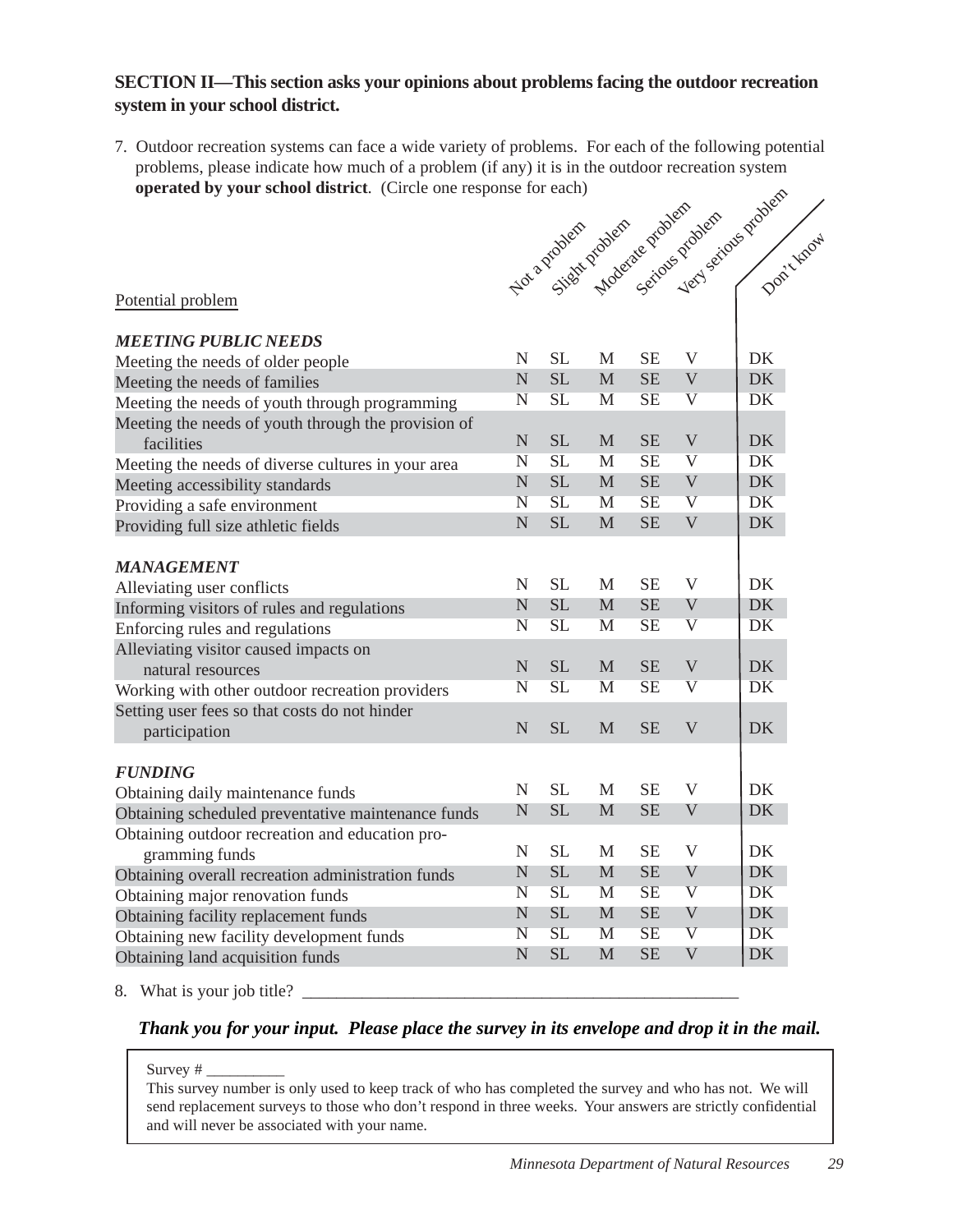Dear «name1» «name2» «name3»,

We—the Minnesota Department of Natural Resources—would like to hear from you about the availability of outdoor recreation facilities to residents of your school district. We are very interested in the types of facilities available and if they are meeting the needs of the residents of your school district. We make many decisions that affect outdoor recreation in Minnesota. Survey results will be used to help us allocate outdoor recreation grants.

In addition to surveying school districts such as yours, we are also surveying cities and counties on their outdoor recreation facilities. Individual residents have also been surveyed on their uses of the outdoors for recreation.

**Please take 15 minutes to fill out the enclosed survey and return it to us.** You are one of only a small number of Minnesotan school district officials who is being asked to complete this survey. If you have another individual who might better respond to this survey, please pass it on to them. Survey answers are strictly confidential and will never be associated with your school district.

If you have any questions about this survey, please contact Ron Sushak at 651-296- 0567, or send him an email at ron.sushak@dnr.state.mn.us.

Thank you for your help.

Sincerely,

Vayne Sames

Wayne Sames Outdoor Recreation Grants Manager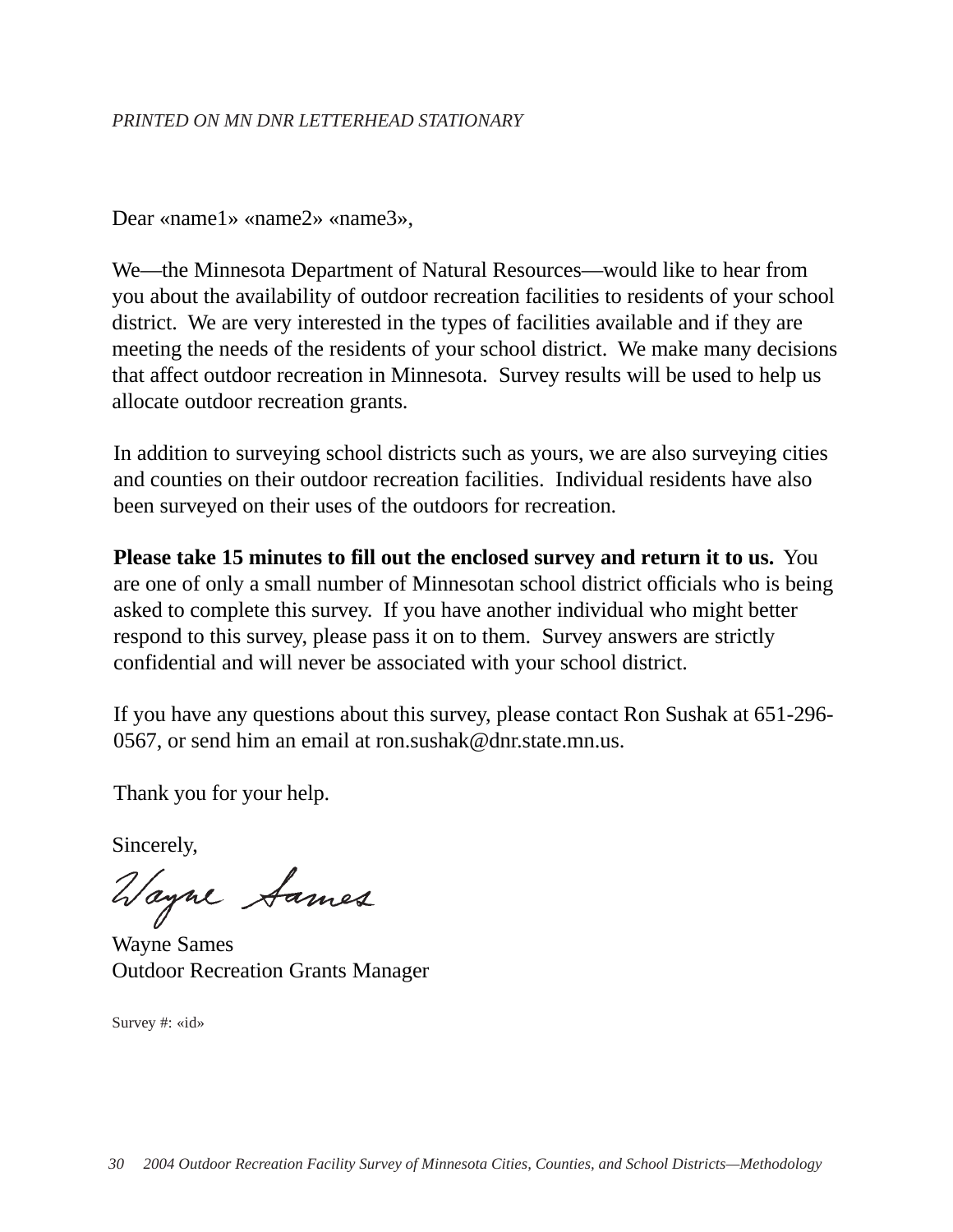Dear «name1» «name2» «name3»,

About three weeks ago, we sent you a survey that asked about outdoor recreation facilities available to residents of your school district. We have received many valuable responses to our survey, but we have missed hearing from you.

**Even if you provide few outdoor recreation facilities (or none at all), we want to hear from you.** We are very interested in the types of facilities available and if they are meeting the needs of the residents of your school district. We make many decisions that affect outdoor recreation in Minnesota. Survey results will be used to help us allocate outdoor recreation grants.

In addition to surveying school districts such as yours, we are also surveying cities and counties on their outdoor recreation facilities. Individual residents have also been surveyed on their uses of the outdoors for recreation.

**Please take 15 minutes to fill out the enclosed survey and return it to us.** You are one of only a small number of Minnesotan school district officials who is being asked to complete this survey. If you have another individual who might better respond to this survey, please pass it on to them. Survey answers are strictly confidential and will never be associated with your school district.

If you have any questions about this survey, please contact Ron Sushak at 651-296-0567, or send him an email at ron.sushak@dnr.state.mn.us.

Thank you for your help.

Sincerely,

Vayne Sames

Wayne Sames Outdoor Recreation Grants Manager